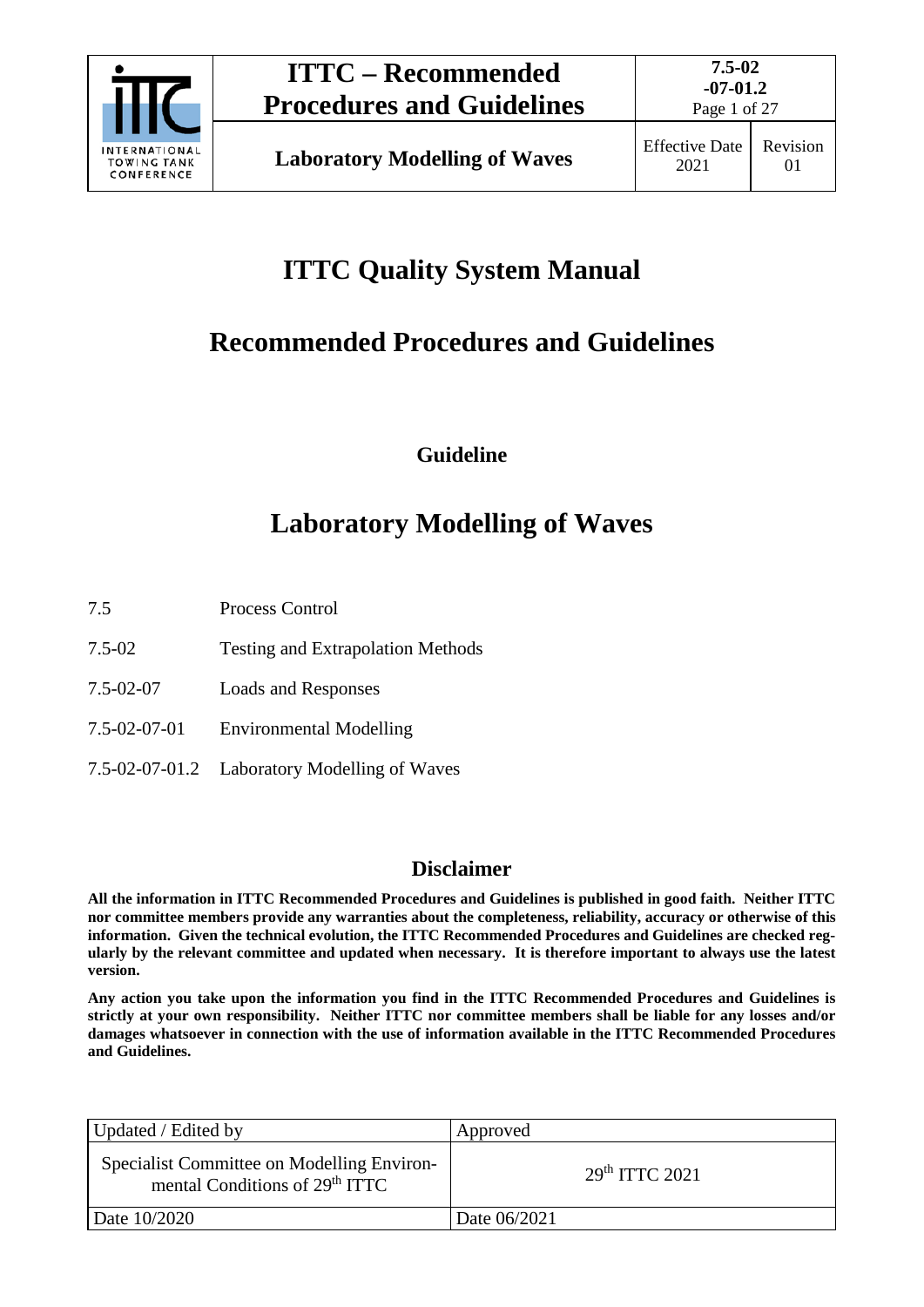

**Laboratory Modelling of Waves** Effective Date

2021

### Revision 01

### **Table of Contents**

| 1.    | PURPOSE OF GUIDELINE3                                        |  |
|-------|--------------------------------------------------------------|--|
| 2.    | WAVE MODELLING 3                                             |  |
|       |                                                              |  |
| 2.1.1 | Linear waves 3                                               |  |
| 2.1.2 | Non-linear effects - analysis,                               |  |
| 2.1.3 |                                                              |  |
| 2.1.4 | Wave frequency and low                                       |  |
| 2.1.5 | Radiation and reflection from                                |  |
| 2.1.6 | Deviations from ideal conditions7                            |  |
|       |                                                              |  |
| 2.2.1 |                                                              |  |
| 2.2.2 | Bi-modal or multi-modal spectra8                             |  |
| 2.2.3 | Nonlinear effects - analysis and                             |  |
| 2.2.4 | Distribution of extremes9                                    |  |
| 2.2.5 | Short-crested wave modelling9                                |  |
| 2.2.6 | Wave breaking - influence on<br>statistics and kinematics 10 |  |
| 2.2.7 | Geographical consistency of                                  |  |
|       | wave spectrum selection10                                    |  |

|                                        |               |       | 2.3.1 Deterministic generation of<br>extreme waves11            |  |
|----------------------------------------|---------------|-------|-----------------------------------------------------------------|--|
|                                        |               |       |                                                                 |  |
|                                        | 2.4           |       | Measurement and analysis of long-<br>and short-crested waves 12 |  |
|                                        | $2.5^{\circ}$ |       | Non-stationary power spectrum<br>(time and space)14             |  |
|                                        | 2.6           |       |                                                                 |  |
|                                        | $2.7^{\circ}$ |       | <b>Interactions with and current and</b>                        |  |
|                                        |               | 2.7.1 |                                                                 |  |
|                                        |               |       |                                                                 |  |
| 3.                                     |               |       | <b>GENERATION TECHNIQUES16</b>                                  |  |
| 3.1 General aspects of wave generation |               |       |                                                                 |  |
|                                        | 3.2           |       | Regular wave generation  17                                     |  |
|                                        | 3.3           |       | Irregular wave generation17                                     |  |
|                                        |               | 3.3.1 | Unidirectional wave generation 17                               |  |
|                                        |               |       | 3.3.2 White noise approach 18                                   |  |
|                                        |               | 3.3.3 | Directional wave generation  19                                 |  |
| 4.                                     |               |       |                                                                 |  |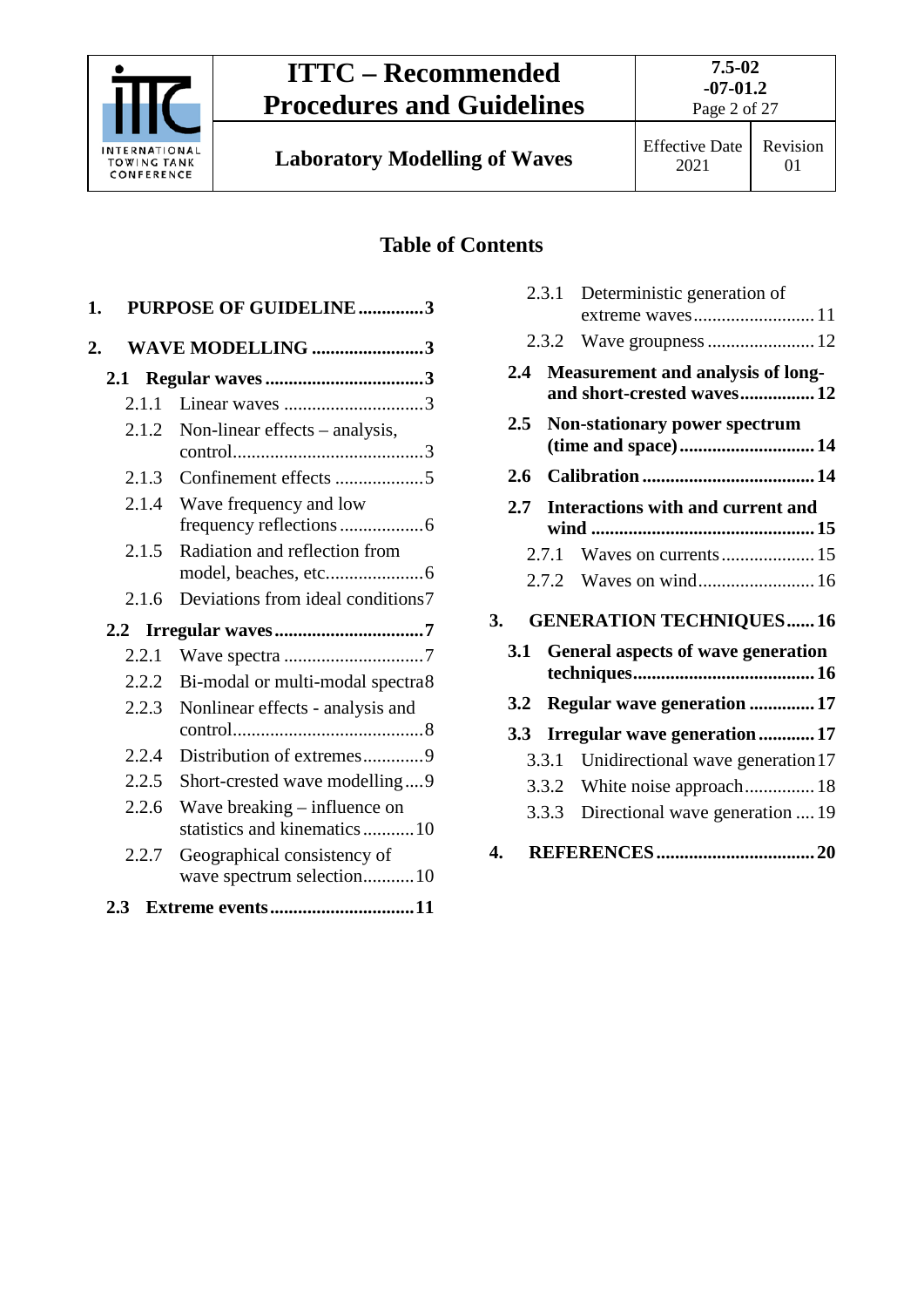

2021

Revision 01

### **Laboratory Modelling of Waves**

### <span id="page-2-0"></span>**1. PURPOSE OF GUIDELINE**

The purpose of this recommended guideline is to help laboratories in conducting tests on waves. The guideline addresses, among other things, nonlinear effects, extreme events and wave breaking, wave generation and control, and interaction with wind and currents.

### <span id="page-2-2"></span><span id="page-2-1"></span>**2. WAVE MODELLING**

### **2.1 Regular waves**

Ideally, regular waves are periodic unidirectional progressive wave trains, with a single (monochromatic) basic harmonic.

### <span id="page-2-3"></span>2.1.1 Linear waves

For most regular wave applications, the average wave height *H* and the average period *T* are of main interest. Amplitudes *A*, defined by  $H/2$  or by crests  $A_C$  and troughs  $A_T$ , and the average steepness *kA*, are also used, where *k* is the angular wave number.

Theoretically, properties should be constant throughout time and in space, but in physical generation in a wave basin, there is always a certain level of variation. Time windows for analysis of the generated wave field are selected based on criteria such as minimum variations, minimum transient effects in the model test setup, or minimum reflections from the beach or from the side walls. Normally a minimum of 10 wave cycles are selected. Parameters are defined by a time-domain (zero crossing) approach or by a frequency domain (Fourier or harmonic) approach, mainly with focus on the basic harmonic. Simple root-mean-squared (RMS) analysis of elevation records is also applied.

### <span id="page-2-4"></span>2.1.2 Non-linear effects – analysis, control

Real water waves are not exactly linear. They are influenced by nonlinear effects which are of higher order with respect to the wave amplitude. Higher-order solutions may be derived by using the Stokes's expansion as shown in Newman (1977) or Dean and Dalrymple (2000), or they may be derived by using fully nonlinear methods, as e.g. presented in Rienecker and Fenton, (1981). In a non-dimensional form, the wave amplitude is better represented by the wave steepness  $\varepsilon = kA$ . With increasing wave steepness ε, the wave profile progressively deviates from a pure sinusoidal wave form and are characterised by higher crests and shallower troughs, Toffoli et al. (2005). The asymmetry with respect to the horizontal axis (in this case a vertical asymmetry) is generally referred to as skewness, which is defined as (e.g. Babanin (2011))

$$
S_k = \frac{A_C}{A_T} - 1
$$

and is positive, unless some other phenomena, such as wave breaking, occurs. In the above equation  $A_C$  and  $A_T$  denote the crest height and the trough depth, respectively.

Nonlinear effects on wave height distributions are discussed in Tayfun and Fedele (2007). The nonlinear effects in the water waves and, in particular, the vertical asymmetry are also responsible for wave drift.

Non-linear regular wave characteristics are defined by the significant components at higher harmonics. The asymmetric wave geometry, with increased crests (and decreased troughs)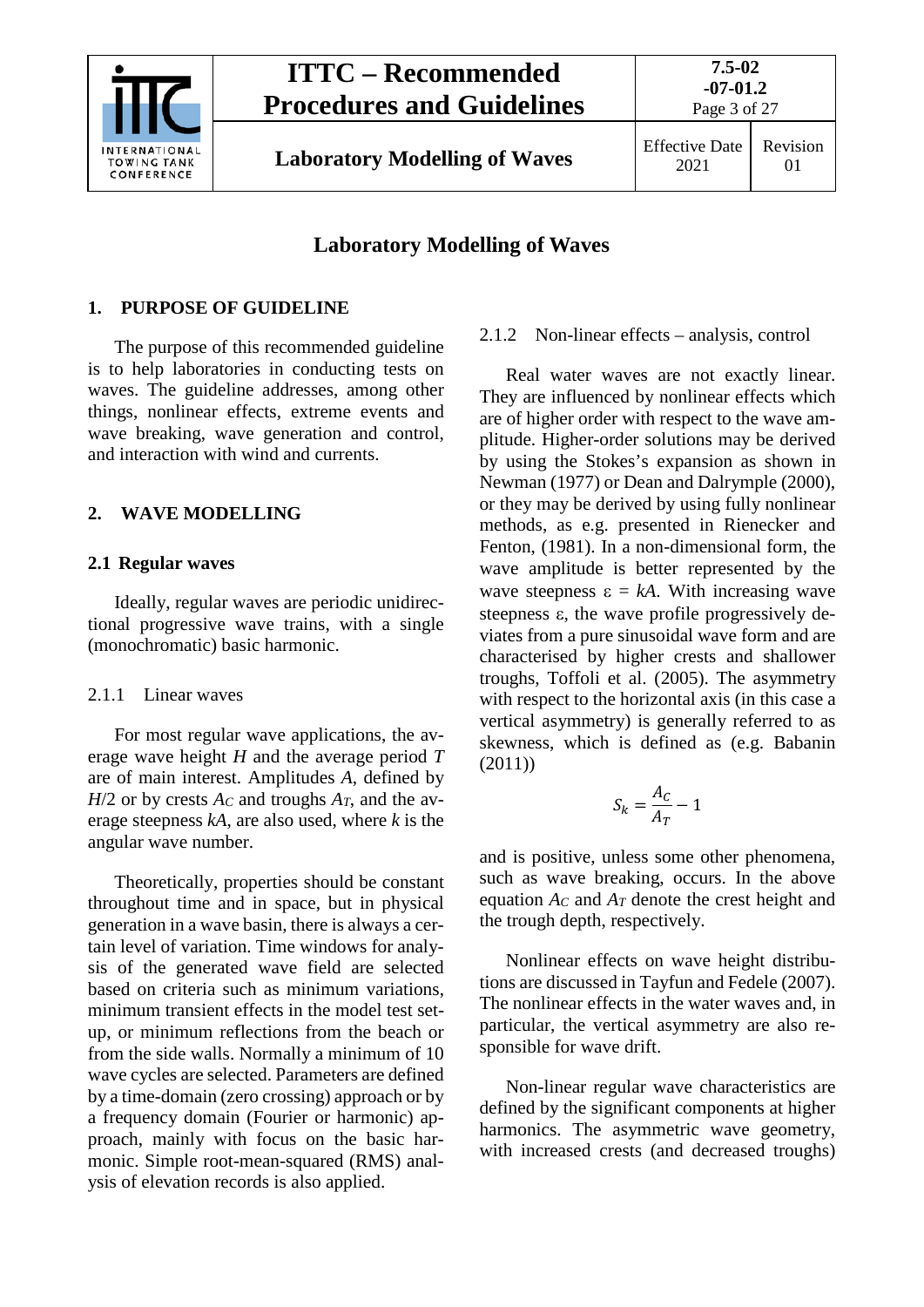

and associated local steepness, may have important consequences in practice, for instance in the case of stability tests. Recent studies also show that the bound harmonics are also responsible for the generation of rogue waves, Fedele et al. (2016).

To distinguish these 'real' non-linear effects in open-sea wave fields from 'parasitic' laboratory-induced ones, comparisons of laboratory generated wave profiles with theoretical/numerical nonlinear reference models are helpful. In this regard, although referring to a two-dimensional wave system, Henderson et al. (2006) showed the relevance of accounting for nonlinear effects in wave generation in order to achieve a wave pattern that propagates with a time independent form.

For second-order nonlinear regular (periodic) wave generation for intermediate water depth and deep water conditions, the method presented by Schäffer (1993) can be used by selecting a single frequency component only. The numerical algorithm will automatically generate a "clean" second-order Stokes wave containing the fundamental component plus its phaselocked second-order frequency component only. The unintended and undesirable second-order free wave induced by incompatible geometry of the wave board will be removed from the wave field by a potential wave equal in amplitude but with a 180-degree phase shift, thus having a cancelling effect on the second-order free wave (see Schäffer, 1996).

Another approach, which is more general and can accurately generate nonlinear Stokes waves of arbitrary order, is the higher-order spectral (HOS) method developed by the LHEEA-ECN (Hydrodynamics, Energetics and Atmospheric Environment Laboratory of Ecole Centrale de Nantes) group. Their High-Order Spectral method (HOSM) includes two packages, namely HOS-NWT, a numerical wave tank model with wavemaking and absorption capabilities, and HOS-Ocean, an open boundary solver to approximate wave field transformation from an initial state. The HOS method owes its accuracy and efficiency to the pseudo-spectral approach in solution procedure and has been proven to be more efficient than finite-base discretization models, Ducrozet et al. (2012 and 2016). The solution procedure details and formulation of the problem can be found in the original works of Dommermuth et al. (1987), and West et al. (1987). As in the Schäffer (1996) case, nonlinear regular waves of arbitrary order can be generated using the HOS method by selecting a single wave component. High degree of accuracy can be achieved using the HOS model, Ducrozet et al. (2007).

Over the past three decades, significant progress has been made on the developed of a nonlinear Fourier analysis methodology (NLFA) to characterize nonlinear ocean waves in arbitrary water depth. The work by researchers on this topic was documented comprehensively in a full-length text by Osborne (2010). For waves in coastal regions, the Korteweg-de Vries (KdV) equation governing shallow water wave behaviour was used. For waves further offshore, the nonlinear Schrodinger (NLS) equations governing intermediate to deep water was applied (Osborne, 2010). Both the KdV and NLS equations admit both regular waves as well as irregular wave solutions, and thus are applicable to analysis and simulation of nonlinear waves in both categories (Bruhl and Oumeraci, 2016; Mohtat et al. 2018b)). For regular waves, the nonlinear periodic waves are cnoidal waves (in the shallow water case) and Stokes waves (in the intermediate to deep water case) (Mohtat et al., 2020).

A note of caution is in order here. Regular plane waves are stable only up to a limited steepness ratio. For long-duration regular wave gen-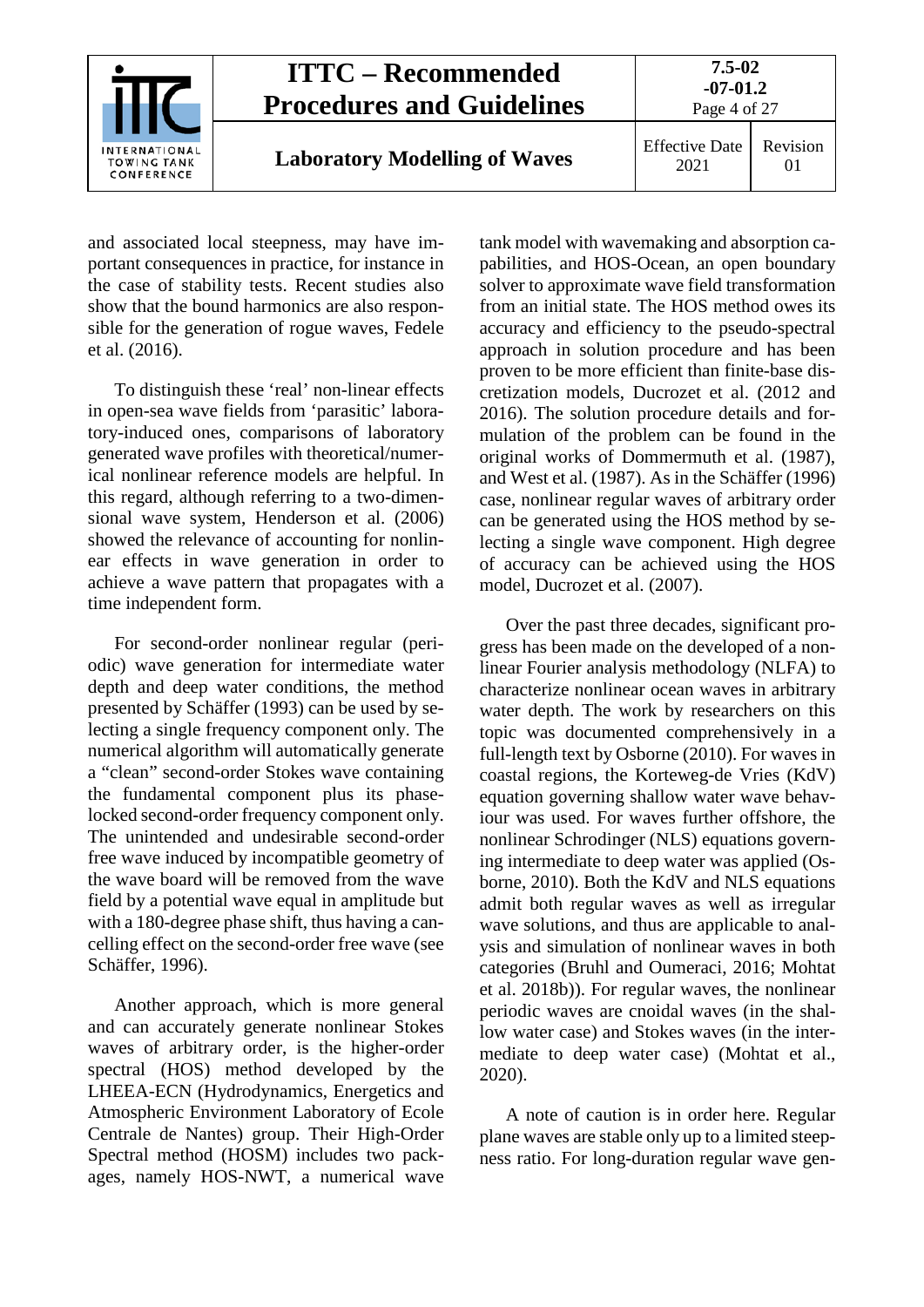

eration, as the wave steepness increases, stability of the one spatial-dimension plane waves will deteriorate with time and the wave field may become two dimensional and converge to a stable wave surface consisting of rectangular cells. This nonlinear phenomenon was explained in Henderson et al. (2006) via the stability of the one spatial dimension (third-order) nonlinear Schrodinger equation.

#### <span id="page-4-0"></span>2.1.3 Confinement effects

Wave generation in water of finite depths introduces additional effects relative to that in deep water. Dispersion is depth-dependent, with shorter wavelengths and reduced speed in decreased depths, Newman, (1977), Toffoli et al. (2005). This may lead to spatial variations due to refraction effects unless the bottom is perfectly horizontal and flat. Fully nonlinear solutions for wave propagation over topography are provided in Kennedy and Fenton (1997).

Non-linear wave-wave interactions increase with reduced depth, with sharper peaks but also larger set down effects and corresponding return currents.

In a wave basin, reflections on side walls and wave generator are present, resulting in undesired influence on the required wave field. Waves reflected by the wave absorber at the opposite end of the tank limit the total duration of the test. Once the residual energy reflected by the (imperfect) absorbers and accumulated in tank becomes unacceptably high compared to the wave energy of the spectrum, the experiment shall be terminated. In computing the accumulated energy, the effects of the side wall also have to be accounted for.

Passive wave absorbers suppress the reflections and presents a cost effective feasibility for a wide range of wave tanks. The physical wave

absorption mechanism is related to wave breaking and viscous dissipation. These issues were generally addressed by Chakrabarti (1994) and USACE (2002).

An important aspect to improve the efficiency of the wave absorption device is porosity on the surface and inner layers of the devices. Usually, sloped and parabolic beach with porous layers can have good absorption properties for long waves and a wide range of wave steepness by an optimization of the shape and porosity. Studies on this topic are provided by Straub et al. (2011) and Lean (1967).

Most existing wave tanks are of rectangular shaped with straight corners. In case of wave tanks with wave generators on multiple sides, two adjacent sides of wave paddles are used to generate oblique waves for a wide range of incidence angles. The combined movement of the paddles changes the wave crests directions for a continuum wave field generation. However, in the corner there is at least one paddle with restricted movements or blocked to prevent collisions. This discontinuous surface (or singularity) at the corner creates a border effect on the wave field that propagates to the test section of the wave tank. The simplest solution to prevent a discontinuity of the wave field is adopting a gradual movement fader in the paddles corner but this results in an incorrect wave amplitude propagating to the test section. A more complex solution is provided by Matsumoto & Hanzawa (2001) who modified the paddle movement to maintain the wave field stability. An optimization of paddle movements is obtained numerically before the test execution in the tank.

Another option to overcome a discontinuity at the corner is to use a circular layout of wave paddles. In this case, the paddle angle changes gradually connecting the two adjacent sides of the tank. In order to prevent collision between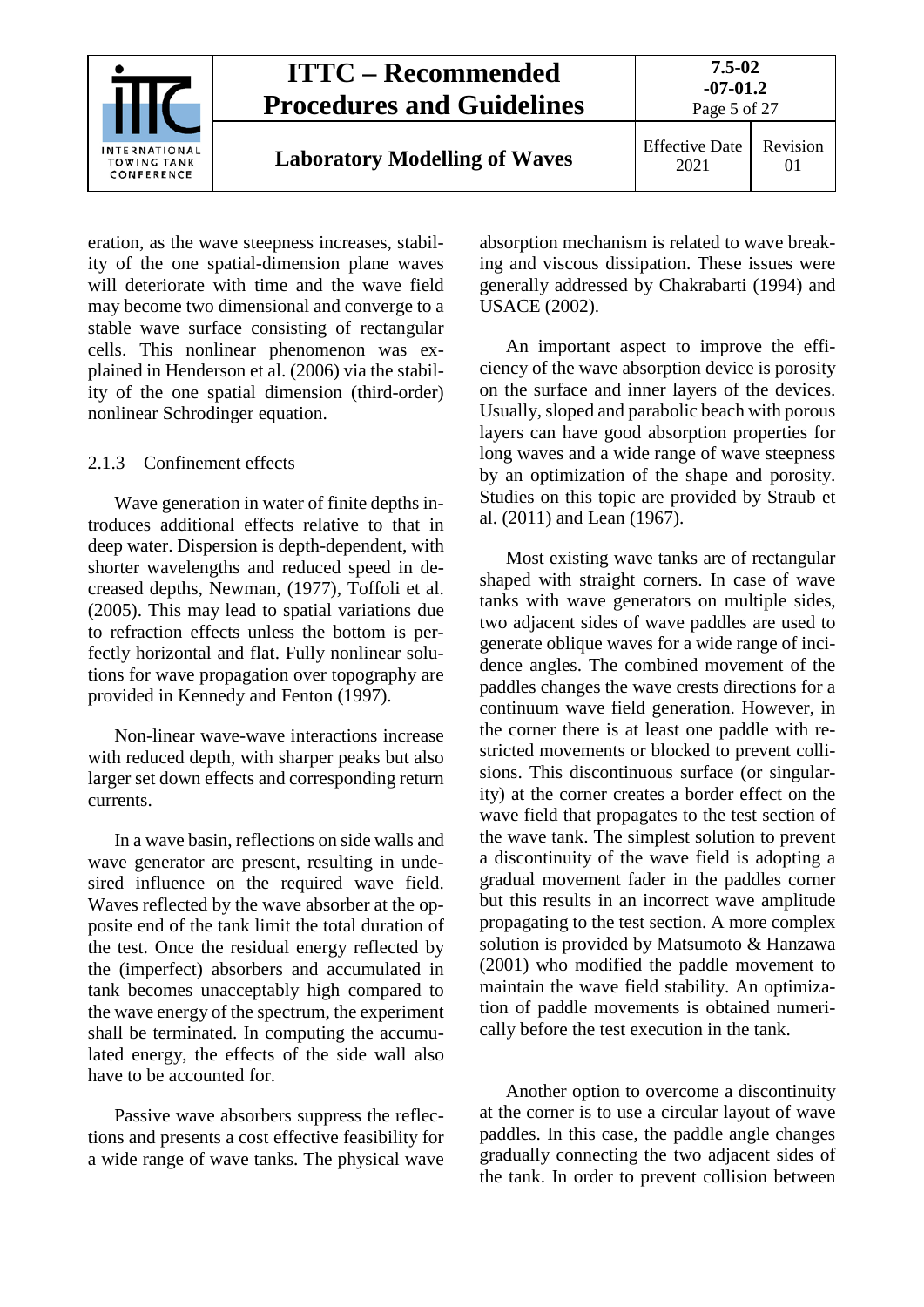

paddles during movements, a gap between paddles is introduced. Normally, a mechanism made by metal strips and fabric connection is used to cover the gap between the paddles.

It is also important to make the transition from the wave generator to the wave absorption parts as smooth as possible, regardless if the wave absorption is active or passive.

#### <span id="page-5-0"></span>2.1.4 Wave frequency and low frequency reflections

In order to limit the effects of confinement on wave generation, wave absorbers are usually employed to suppress or substantially reduce the reflections for the side walls of the tank. As already discussed, sloped and parabolic beaches with porous layers are generally used but their effectiveness in absorbing the incoming wave changes with frequency and steepness.

Theoretical approaches for the design of wave absorption devices in shallow water are provided in Lean (1967) for different bottom shapes. Laboratory tests to measure the absorber performances for different wave absorption solutions when varying wave frequencies and steepness are shown in Straub et al. (2011).

Different techniques to measure the reflection coefficients based on two or three wave probe signals are provided in Isaacson (1991). A technique to separate incoming and reflected waves in a deep water towing tank based on the Doppler shift in frequency domain from a known velocity of a single measuring probe is presented in Drzewiecki and Sulisz (2019).

Particularly for long wave tanks, long and very low frequency oscillations may occur. Such long waves cannot be effectively damped out neither by passive nor active absorbers. Besides the seiche waves, in long wave tanks, circulation may develop. In such cases, the only solution is to wait enough time before starting a new test. The time interval depends on the specifications by the client as well as on the specific test and dimensions of the facility.

<span id="page-5-1"></span>2.1.5 Radiation and reflection from model, beaches, etc.

As anticipated, wave reflected from the side walls and/or waves radiated or reflected by the model and subsequently reflected by either the side walls and/or the damping beaches may enter the measuring field.

For instance, in a two-dimensional wave tank, three-dimensional waves, albeit of small amplitude, can be generated due to the interaction with the structure and/or tank walls. The phenomenon is noticeable for single flap wavemakers: in such cases the effect can be suppressed, or at least significantly reduced in a given range of wavelength, by using straighteners in the upstream portion of the tank. Multisegmented wavemakers, with paddles of small size compared to the tank width, can be properly controlled to suppress the phenomenon. The use of control system also allows suppression of other disturbances (e.g. reflection from the beach, transverse standing wave and reflections from the model test).

Active absorption by the wave generator contributes to reduce these effects. When the model reflects or irradiates waves, it creates standing waves between the wave generator and the model. The interaction of incidence and reflected waves changes the wave field by nonlinear effects, even induces wave breaking. Thus, active absorption in the wave generator is often used to decrease the resonance of standings waves, as presented in a study by de Mello et al. (2013). Similarly, cross–tank waves could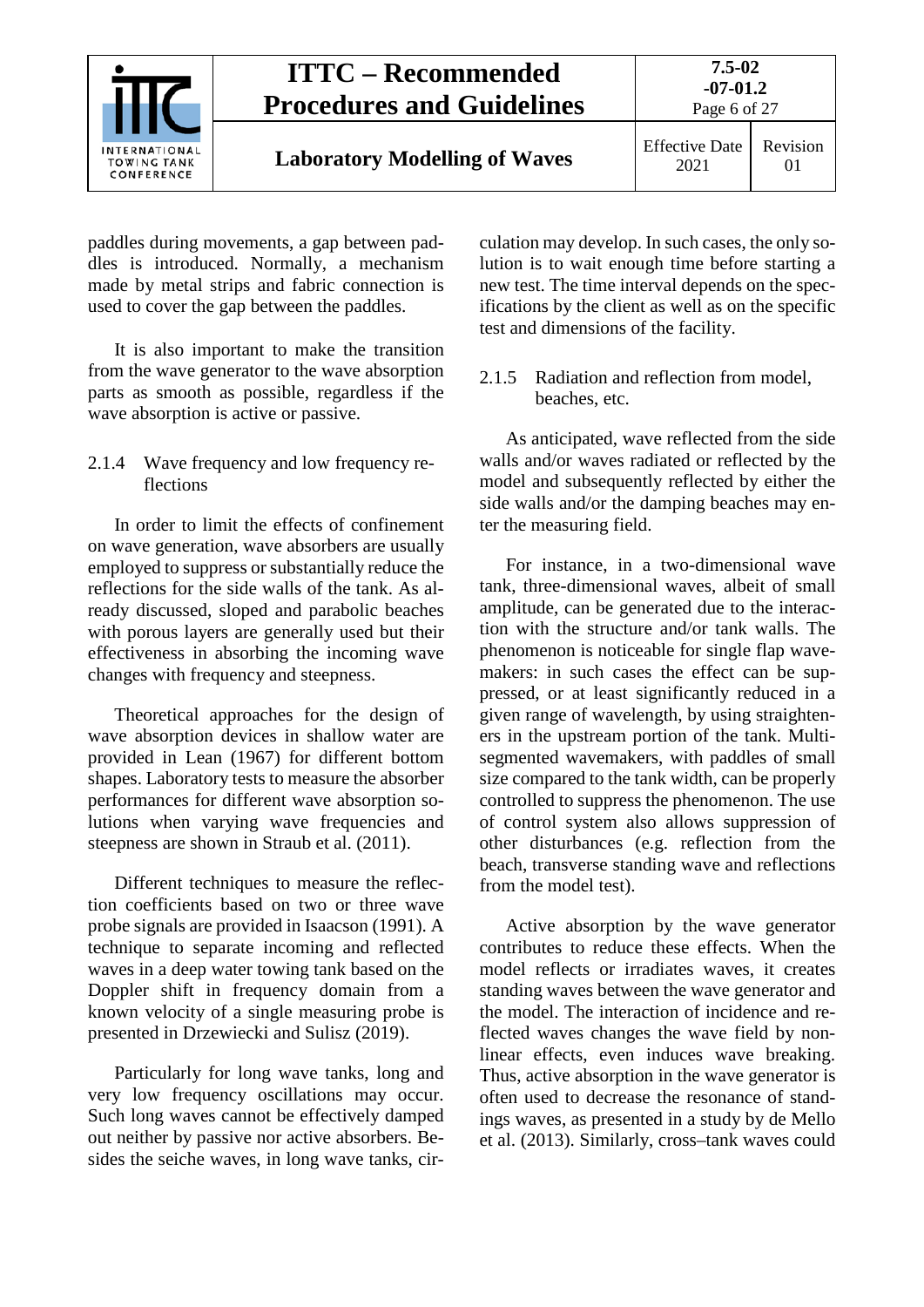

occur as standing waves. To prevent such transverse waves, one of the tank sides could be used for passive or active wave absorbers.

The time interval of 20 minutes between subsequent repeats is suggested in ITTC (2014) as acceptable for a typical facility. However, the time interval can be tank specific and it has to be long enough to pitch down the residuary tank disturbance beneath 1% of the next target wave height, as pointed out in the document.

In Van Essen et al. (2014 and 2016) methods to avoid/suppress long standing waves in test facilities are described.

#### <span id="page-6-0"></span>2.1.6 Deviations from ideal conditions

Ideally, a regular wave model would require a unidirectional periodic wave field with amplitude, period and direction constant throughout time and space. In practice, deviations from the ideal situation are observed, for various reasons, which are associated with wavemaker, basin and wave absorbing devices.

Model testing procedures must take these effects into account, in one or several of the following ways: a) avoiding them, b) reducing them, c) documenting them and interpreting their effect on vessel and offshore structure responses.

If the disturbances cannot be suppressed, their effects on the measurements can be reduced by choosing a proper combination of location and time windows. In all cases, reflections or other disturbances have to be measured and documented.

Another important aspect concerns the model scale. When reducing the scale of the problem, and thus the wavelength, the waves are keener to develop natural modulational instability, e.g. Tulin and Waseda (1999). The phenomenon is partly reduced by the increased role played by the viscous dissipation, Ma et al. (2012) but a careful check of accuracy and repeatability of the wave quality is needed when using relatively small scales.

#### <span id="page-6-2"></span><span id="page-6-1"></span>**2.2 Irregular waves**

#### 2.2.1 Wave spectra

Sea states are generally specified by the short-term variance spectrum *S(f)* or *S(ω)*, where  $f$  and  $\omega$  are the frequency and the angular frequency respectively. Primary spectral parameters are the significant wave height *Hs*, defined as  $H_s = H_{m0} = 4\sqrt{M_0}$  and a characteristic wave period, e.g. the peak period  $T_p$  or the zerocrossing period  $T_z$  defined from the spectrum as  $T_z = T_{m02} 2\pi \sqrt{M_0/M_2}$ , the mean wave period  $T_1 = T_{m01} 2\pi M_0/M_1$  where  $M_i$  is the *i*-th spectral moment (DNV, 2011) defined as

$$
M_n = \int_0^\infty \varpi^n S(\varpi) d\varpi \tag{1}
$$

 $S(\varpi)$  being the power spectral density.

Many widely-used models for the spectrum of waves measured at a point (without regard to wave direction) are of the Bretschneider (1959) form

$$
S(f) = \frac{A}{f^5} \exp(-B/f^4)
$$
 (2)

where *f* is the frequency and *A* and *B* are constants. Among this class are those referred to as Pierson & Moskowitz (one- and two-parameter forms), see ITTC (1999, 2002, 2017a, and 2017b) and Liu et al. (2018). These presentations differ only with respect to the parameters that are used in determining *A* and *B*.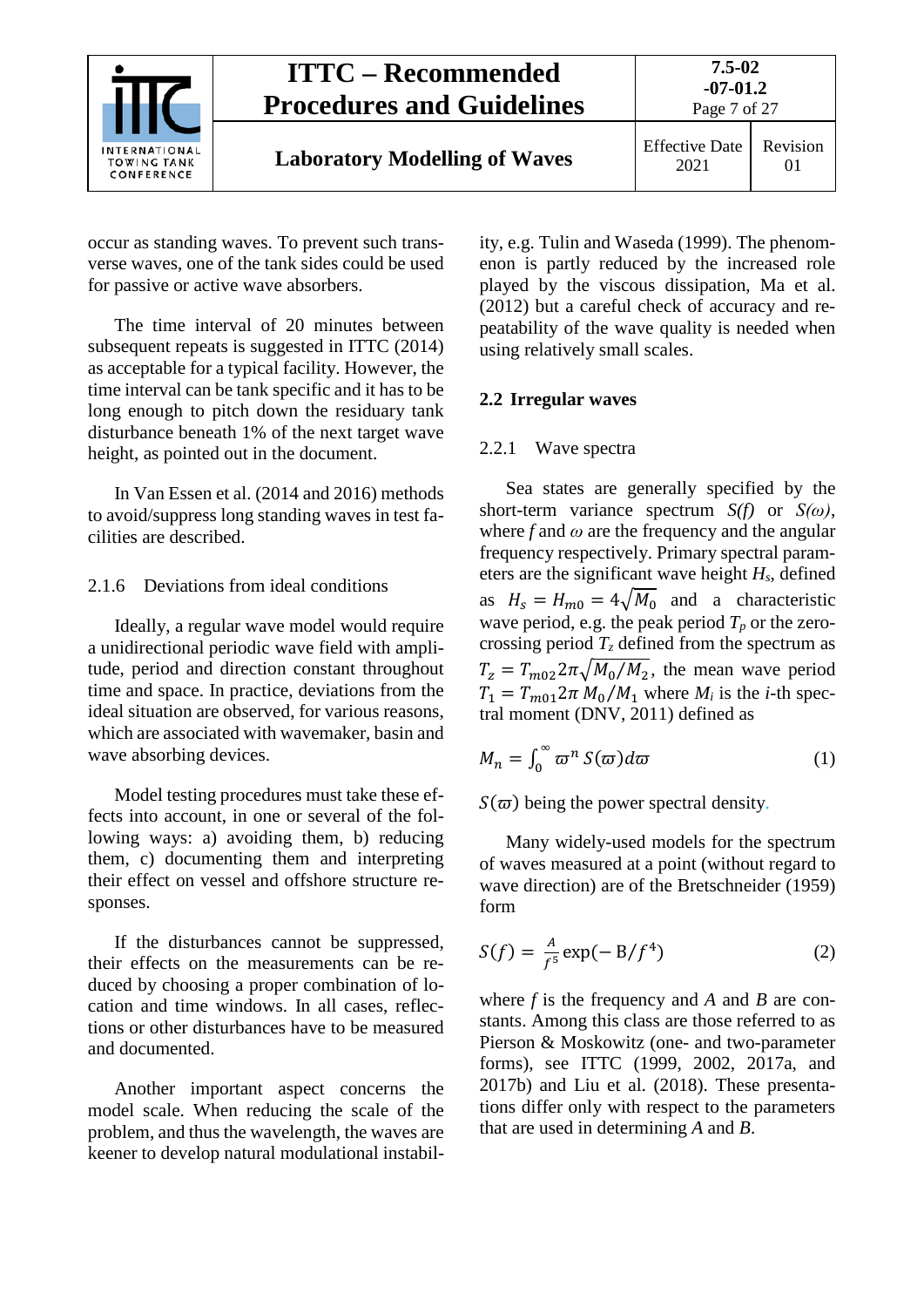

Other spectra include those related to the basic Bretschneider form, for cases where there is a limited fetch (JONSWAP), a finite water depth (TMA), or a combination of a known wind speed and limited fetch, Mitsuyasu (1972). A specified duration of random simulations is important to achieve stationary irregular wave conditions: typically, a duration of 1 hour (full scale) for seakeeping and 3 hours (full scale) in offshore engineering is applied.

#### <span id="page-7-0"></span>2.2.2 Bi-modal or multi-modal spectra

In some cases the spectrum is characterized by two (or more) energy peaks occurring at different frequencies and/or directions. This is the case when a swell generated remotely, combines with a wind sea generated by a local storm close to the observation point.

Bi-modal spectra, that is, wind-sea plus swell, are recently more frequently specified thanks to improved field data documentation. Bi-modal spectra are generally built by combining different solutions for wind sea and swell. It is typically specified as the sum of two unimodal spectra, or by an integrated formula, with a given set of parameters. Bi-modal spectra commonly used in laboratories include those by Ochi and Hubble (1976) and Torsethaugen (1993). Each component is often modelled unidirectionally, collinear or in different directions, while directional spreading is sometimes included.

#### <span id="page-7-1"></span>2.2.3 Nonlinear effects - analysis and control

Generally, for waves of very low steepness, nonlinear effects are of secondary importance and can be neglected. However, the importance of nonlinear effects increases with increasing wave steepness, in particular for irregular waves, and as a result affect the measured wave spectrum in the wave basin.

In case the wave theory in use is not able to capture all non-linear phenomena and basin effects and the wave spectrum is not correctly reproduced with the required accuracy, a Black-Box approach can be used to account for the effects of nonlinearities. The Black-Box approach is based on calibration of the control signal in the frequency domain using the ratio between the required and realized wave energy spectrum as presented in Drzewiecki (2018).

For second-order nonlinear irregular (random) waves generation for intermediate water depth to deep water conditions, as in the regular wave cases, the method presented by Schäffer (1993) can be used by selecting multiple frequency components. The numerical algorithm will automatically generate a superposition of "clean" second-order Stokes waves containing the fundamental components plus their phaselocked second-order frequency components, Schäffer (1993). Sulisz and Hudspeth (1993) have also developed a complete second-order solution to wave generation in unidimensional wave flumes. A stream function solution approach was developed by Zhang and Schäffer (2007).

The more general higher-order spectral (HOS) method developed by the LHEEA-ECN group, as in the Schäffer case, nonlinear irregular waves of arbitrary order can be generated using the HOS method by selecting multiple wave components. A high degree of accuracy can be achieved using the HOS model, Ducrozet et al. (2016).

As mentioned earlier in the regular wave section, a nonlinear Fourier analysis methodology (NLFA) has been developed to characterize nonlinear irregular waves in arbitrary water depth using the KdV equation for shallow water and the NLS equations for intermediate to deep water. Applications of NLFA to irregular ocean waves are documented in Osborne (2010). In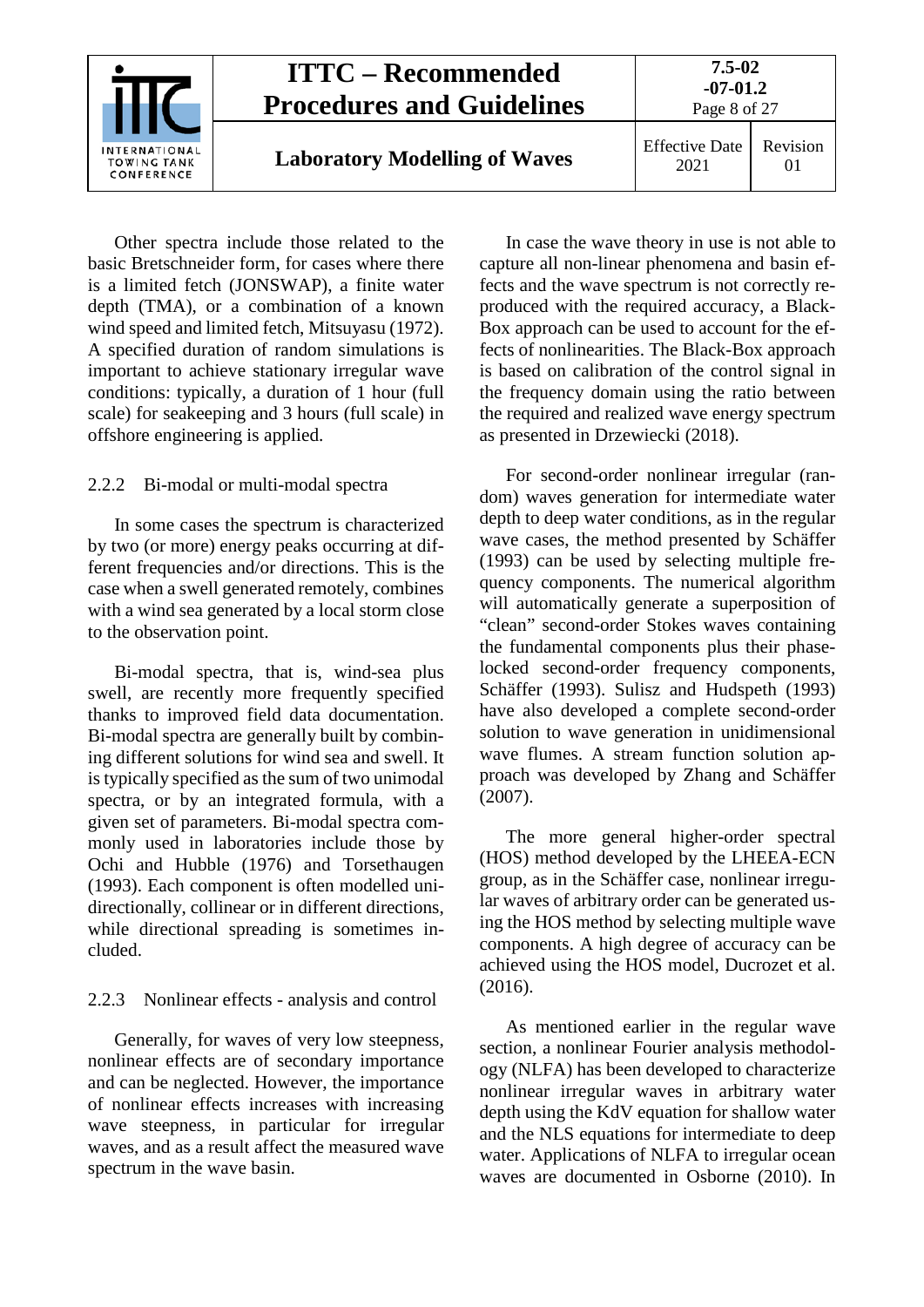

this case, the irregular waves for the shallow water case are a superposition of cnoidal waves plus their nonlinear interaction terms, and the irregular waves for the intermediate to deep water case are a superposition of Stokes waves plus their nonlinear interaction terms (Osborne, 2010).

#### <span id="page-8-0"></span>2.2.4 Distribution of extremes

From linear wave theory under an ideal random sea state, for a narrow-banded wave spectrum, the wave crests follow the Rayleigh distribution (see Longuett-Higgins, 1952). However, because of the nonlinearity of real waves, higher-order effects should be accounted for and thus the Tayfun distribution is more representative for wave heights, Tayfun and Fedele (2007). A probability distribution based on second-order wave simulations was proposed by Forristall (2000), which represents the wave crest distributions of moderately steep shortcrested waves quite well.

However, there may be cases in which effects of third and higher order are relevant. It is shown in Buchner et al. (2011) that the tail of the distribution rises substantially when increasing the wave steepness. This result confirms what was found by Onorato et al. (2006 and 2009) who observed that for long-crested, steep and narrow banded waves, the probability of finding an extreme wave can be underestimated by more than one order of magnitude if only second-order theory is considered.

Considering the effect on the wave height and particularly the crest height, a proper account for the higher order effects in large waves is essential for a correct estimate of air gaps, impact loads as well as green water conditions.

Results based on experiments or numerical simulations indicate that higher order effects on

wave crests become less important when the directional spreading increases. For very large spreading the distribution of extremes approaches the second-order distribution, DNV-GL (2015) and Toffoli and Bitner-Gregersen (2011).

#### <span id="page-8-1"></span>2.2.5 Short-crested wave modelling

Most likely, the multi-modal sea is also multidirectional. Generally, the swell component is unidirectional with very little directional spreading whereas the wind sea may be characterized by a more substantial directional spreading with the central (peak) direction oriented with a certain angle to the swell. A proper account for all the peaks of the frequency spectrum as well as of the directions of the different wave systems is fundamental for an accurate prediction of the ship response.

A more general and detailed discussion of the laboratory modelling of multi-modal and multi-directional wave spectra is provided in the Guideline 7.5-02-07-01.1, whereas a discussion on the methods generally employed for the measurement of directional seas are reported in the following.

For modelling purposes, the directional characteristics of waves are sometimes assumed to be uncoupled from their spectral properties, and then the spectrum of waves travelling within a given range of headings is taken to be some proportion of that measured at a point. On this basis, the directional spectrum is usually presented in the form

$$
S(f, \theta) = S(f) G(\theta), \tag{3}
$$

where the spreading function *G* depends only on the direction *θ*. Its most common form is

$$
G(\theta) = F(s) \cos^{2s} [(\theta - \theta_1)/2], \tag{4}
$$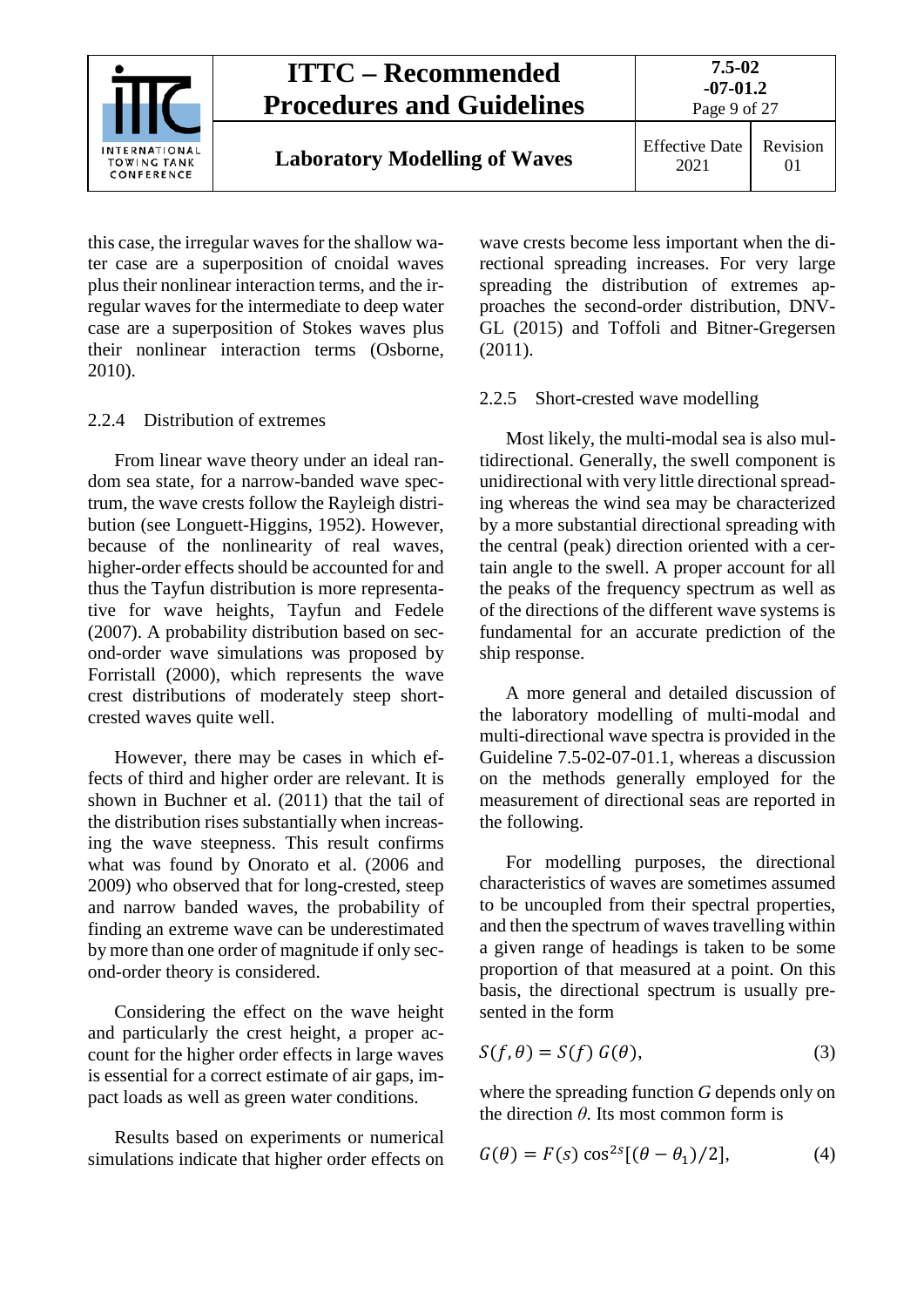

where  $\theta_l$  is the predominant wave direction, and *s* is an index that determines the width of the directional spread. In other forms of *G(θ)*, the power *2s* is replaced by *s*, or the argument of the cosine may omit the factor *1/2*. In another approach it can be expressed just in terms of its angular harmonics, see e.g. Frigaard et al., (1997) for further details. The function

$$
F(s) = \frac{2^{2s-1}}{\pi} \frac{\Gamma^2(s+1)}{\Gamma(2s+1)},
$$
\n(5)

ensures that the total variance of the directional spectrum  $S(f, \theta)$  is the same as that of the point spectrum *S(f)*.

Beside the changes in the distribution of extremes discussed in the previous section, the directional spreading also changes some statistical properties of the waves like skewness and kurtosis, Toffoli et al. (2010).

#### <span id="page-9-0"></span>2.2.6 Wave breaking – influence on statistics and kinematics

In irregular seas, the occurrence of wave breaking limits the maximum steepness and reduces the probability of occurrence of extreme events, Buchner et al. (2011).

In some cases, the occurrence of breaking prevents the achievement of the specific spectrum. In order to overcome this problem, different seeds are used to generate the random phases until a reduction of the breaking occurrence is obtained. However, it can also indicate that the selected theoretical spectrum is not an appropriate representation of the actual wave spectrum at that steepness, i.e. the theoretical input spectrum might not be suitable to describe a very steep sea state with a lot of occurrence wave breaking, as also described in Huang et al. (2018). When performing tests in model scale the increased role played by surface tension changes some of the breaking feature and may affect both the breaking occurrence as well as bubble entrainment.

#### <span id="page-9-1"></span>2.2.7 Geographical consistency of wave spectrum selection

In order to achieve an accurate prediction of the responses of ships or offshore structures to wave loading, it is important that wave spectrum characteristics are correctly reproduced in the laboratory. When performing tests for ships or offshore platforms and devices required to operate in certain regions, it is strongly recommended that the specific wave conditions are employed as long as they are producible.

There is evidence that some places in the world are characterized by specific wave conditions which may be seasonal. Examples of the inter-annual variability of the wind-sea and swell significant wave heights are presented in Semedo et al. (2011) for different Oceans and noticeable differences in Pacific and Atlantic Oceans have been observed. During winter in the Northern Hemisphere, a strong north–south swell propagation pattern is observed in the Atlantic Ocean.

Another very important example is represented by the West Africa region investigated in the WASP-JIP (West Africa Swell Project JIP). The wave spectra at sites off West Africa are dominated by the constant presence of one or more swell wave systems (Olagnon et al. 2013), with swell spectra exhibiting a strong narrowness, both in frequency and direction. Again concerning the seasonal variations Prevosto et al. (2013) show that during the austral winter swells approach the West Africa coast from south to south-westerly direction whereas during the austral summer north-westerly swells are observed.

Several examples are briefly summarized below: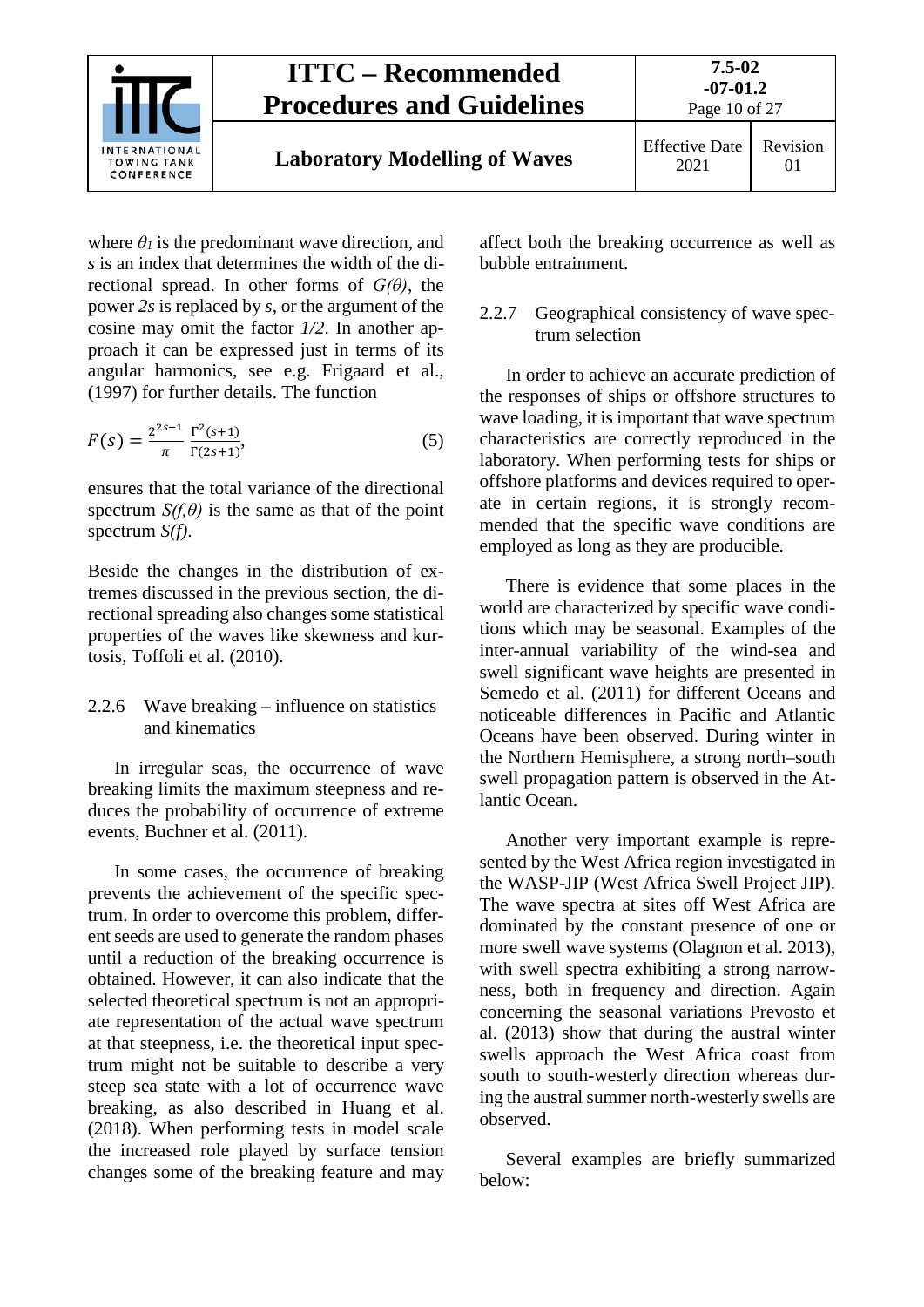

**7.5-02**

- Co-existence of wind seas and swells at different coastal regions in the Indian side of the Arabian Sea and how their relevance varies with the season is presented in Rashmi et al. (2013).
- Similar information for the Bohai sea are provided in Wu et al. (1995). It is shown that the Mitsuyasu directional spectrum is the proper choice in fully developed conditions.
- In the Yellow Sea, the wave spectrum is mostly unimodal and a specific wave spectrum is provided in Yang et al. (1984).
- For the East China Sea, an analysis of the internal structure of waves is provided by Wu et al. (1998) who showed that the measured waves are well represented by the JON-SWAP spectrum.
- The Campos Basin wave climatology in Brazilian coast was presented in Parente et al. (2017). More general wave climatology for Brazilian coast was presented in Pianca et al. (2010).
- For the South China Sea, a spectrum under typhoon is proposed in Lan (1984). Other spectra are proposed in different regions by Chen et al. (1990), Hong-Kong region, Li et al. (1992) for the Beibu Gulf, whereas Shu et al. (2012) recommended a JONSWAP spectra with  $\gamma=1.9205$  for the coast of Yangxi, Guangdong.
- For the North Sea, a bimodal wave spectrum was proposed by Torsethaugen (1993).
- For the North Atlantic, a bimodal wave spectrum was proposed by Ochi and Hubble (1976).
- The characteristics of the spectrum in the Western Pacific are provided in Fan et al. (1992) and Hemer et al. (2011).
- For the Japan sea, a unimodal wave spectrum decaying as  $f^4$  was measured by Mori et al.  $(2002)$ .
- For the Pacific Coast of the USA, an extensive data base of short-crested wave spectra is available from NOAA buoy measurements.

#### <span id="page-10-1"></span><span id="page-10-0"></span>**2.3 Extreme events**

#### 2.3.1 Deterministic generation of extreme waves

There is evidence that extreme events may be responsible for accidents on ships and offshore structures. Although there is not yet a consensus about the probability of occurrence and the extreme waves (also referred to as rogue or freak waves) are not included in the classification society rules and offshore standards, in the last decades there has been a growing interest towards the understanding of such events as well as in their reproduction in laboratories. A review of some research work done on the subject is provided in the DNV-GL position paper, DNV-GL (2015).

Although there is a debate about the physics behind the occurrence of rogue waves in Fedele et al. (2016), a rather reliable technique to generate rogue waves in a specific location and time in a wave basin is proposed in Chabchoub et al. (2012). The technique, developed for unidirectional waves only, is based on a weakly nonlinear formulation and exploits some solutions of the nonlinear Schrödinger equation to form a rogue wave. In particular, the so called Peregrine breather solution is considered. The local free surface elevation is expressed by

$$
\eta(x,t) = Re\{ q_p(x,t) \exp[i(k_0x - \omega_0t + \varphi] \}
$$
\n(6)

where  $q(x,t)$  is the equation of the envelope of the Peregrine breather:

$$
q_p(x,t) = a_0 \exp\left(-\frac{ik_0^2 a_0^2 \omega_0}{2}t\right)
$$

$$
\times \left(1 - \frac{4(1 - ik_0^2 a_0^2 \omega_0 t)}{1 + [2\sqrt{2}k_0^2 a_0 (x - c_g t)]^2 + k_0^4 a_0^4 \omega_0^2 t^2}\right)
$$
(7)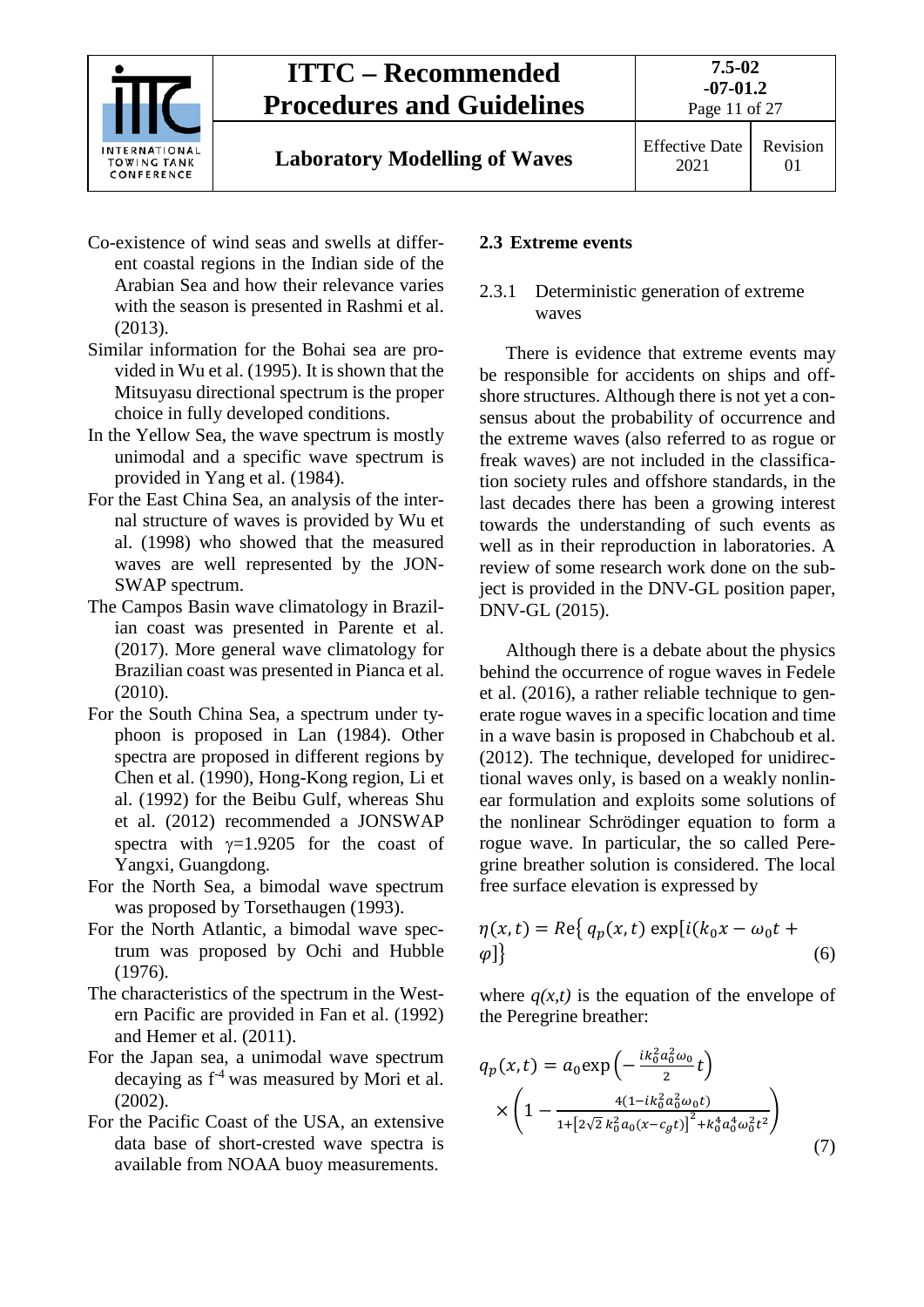

In the above equations, *a0*, <sup>ω</sup>*<sup>0</sup>* and *k0* are the amplitude, frequency and wave number, respectively, and  $c_g$  is the group velocity which can be estimated as half the phase velocity.

The above solution is valid for deep water. More recently, the solution has been generalized to finite water depth. The solution, which is provided in Onorato et al. (2013), is basically the same as above but the equation of the envelope is a little more complicated:

$$
q_p(x,t) = a_0 \exp(-i\beta a_0^2 t)
$$
  
 
$$
\times \left( \frac{4\alpha (1 - i2\beta a_0^2 t)}{\alpha + \alpha (2\beta a_0^2 t)^2 + 2\beta a_0^2 x^2} - 1 \right)
$$
 (8)

where:

$$
\alpha = \frac{1}{2\omega_0} \Big( c_g^2 - gh \operatorname{sech}^2[k_0 h](1 - k_0 h \tanh^2[k_0 h]) \Big)
$$

and

$$
\beta = \frac{\omega_0 k_0^2}{2} \left( \frac{8 + \cosh[4k_0 h] - 2 \tanh[k_0 h]^2}{8 \sinh[k_0 h]^4} - \frac{(2\omega_0 \cosh[k_0 h]^2 + k_0 c_g)^2}{(k_0 \sinh[2k_0 h])^2 (gh - c_g^2)} \right)
$$

#### <span id="page-11-0"></span>2.3.2 Wave groupness

Although extreme events are very important for estimation of the extreme loading, there is difficulty in using them for design as there is not much indication about the probability of occurrence in DNV-GL (2015). Moreover, not necessarily one single event, although extreme, represent the most critical situation. Considering the coupling of the wave system with the response of the ship for instance, the passage of a wave group with a sequence of a sufficient number of waves of critical height and length may be even more dangerous than a single wave, even if of higher amplitude.

Ocean waves often appear in sequences of wave groups. The response of marine structures on successive wave groups is quite different from regular waves and an isolated wave group.

An interesting study is under development at the University of Michigan in which a large database of field data has been analyzed with the aim of identifying the wave groups in Seyffert et al. (2016). These real time series could then be the basis for generating an ensemble of wave time series, all of which contain wave groups of known runs and probability of occurrence. The study is not yet mature and consolidated to be used as a practical approach for testing, but it seems to be a very interesting and promising direction to follow.

An envelope approach to simulate wave groups was proposed by Xu et al. (1993). Two parameters, i.e. the groupness factor height (GFH) and groupness factor length (GFL) were introduced to represent the group. An empirical wave envelope with given GFH and GFL is proposed in Liu et al. (2013) together with a generation procedure for random waves with determined wave groupness.

#### <span id="page-11-1"></span>**2.4 Measurement and analysis of long- and short-crested waves**

For unidirectional waves with assigned direction, one wave probe is sufficient. If directional measurements are required, an array of wave probes is needed.

Several approaches can be used to estimate short-crested waves and directional spectrum, differing from each other by the minimum number of wave probes needed and the method of analysis employed. The Maximum Entropy Method (MEM) exploits the similarity between the directional distribution function and a probability density function. There are different ver-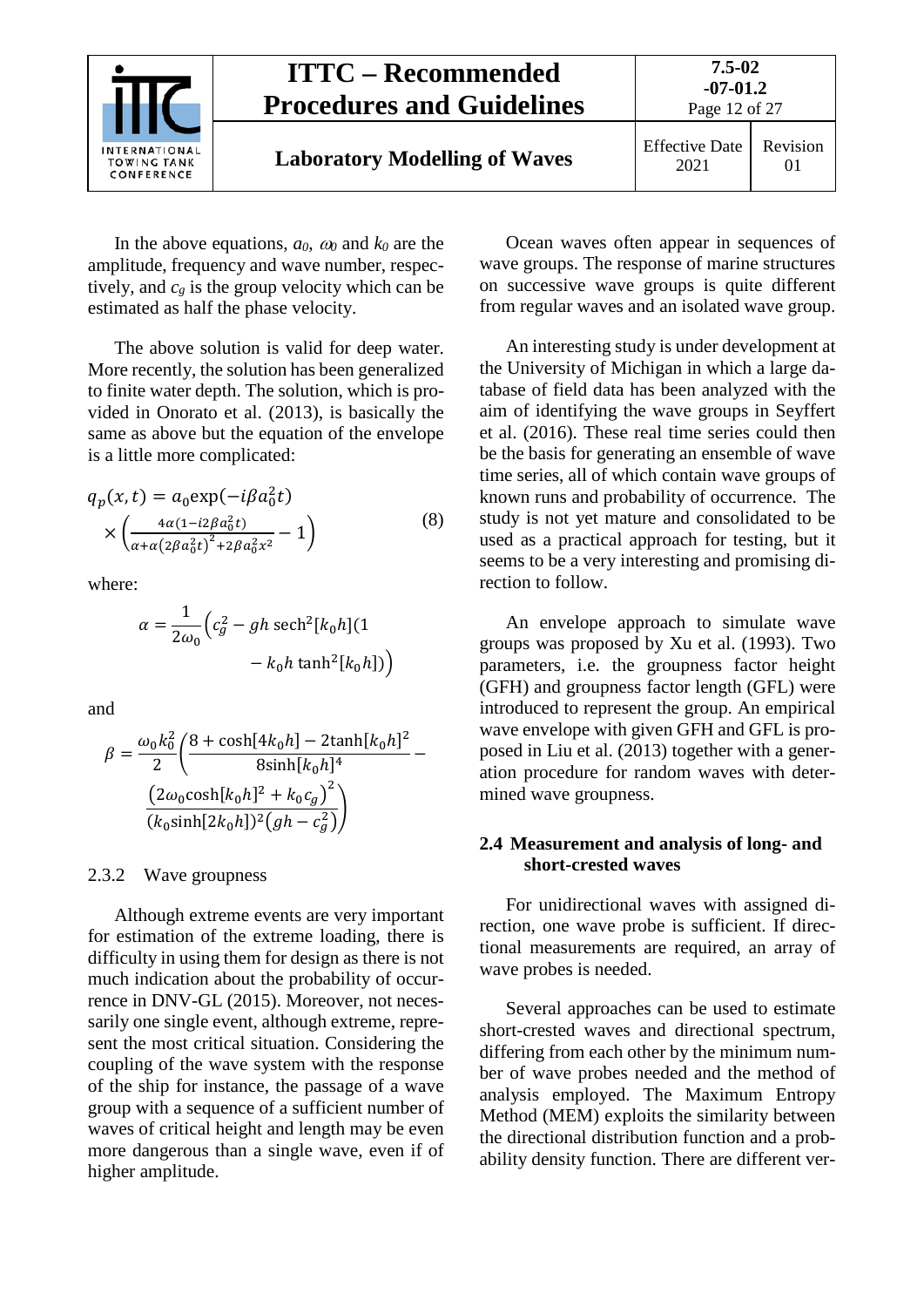

sions developed which seem to reproduce multiple spectral peaks reasonably well, but as for parametric models (and all other methods as well), the estimates will be affected by the actual method and the way it is applied. Another widely used group of methods is based on the principle of Maximum Likelihood. It is normally easier to use and more computationally efficient than MEM.

Generally, MEM is more accurate but less robust: it does not always converge to an estimate and in some cases the estimate is far off. The MLM method is more robust (its estimates are never far off) and takes far less time to compute, Van den Berg (2011). The accuracy improves if wave slopes and elevation instead of the point elevation measurements are employed, particularly for a small footprint array.

Another method, based on a complex Morlet wavelet transform, which can be used with just three probes located arbitrarily, was proposed by Donelan et al. (1996). As the data are first resolved in time and frequencies by the wavelet transform, the stratification of the spectral content of the data in the time domain can simplify the directional estimation procedure. Compared with the estimation methods of maximum likelihood (MLM) and maximum entropy (MEM), the wavelet based method could give the best estimation of the directional spectra, Donelan et al. (2015).

Several types of probes can be used to measure the waves: resistive probe, capacitive probe, optical probe, ultrasonic probe, finger probe, as described in Payne (2008). Each of these probes has a different design and operation principle:

The resistive probe consists of two thin metal rods immersed in water in parallel, where the resistance measured between the rods is linearly dependent on the immersion, Clayson (1989).

The capacitive probe consists of two metal rods immersed in water in parallel, where at least one rod is covered with an electrical insulator and the capacitance measured between two mutually insulated rods is linearly dependent on the immersion depth, Clayson (1989).

The ultrasonic probe emits the ultrasonic wave vertically downward, where the time elapsed from emission to the absorption of the ultrasonic wave reflected from the water elevation, is linearly dependent on the distance to water elevation, Payne (2008).

The optical probe consists of the camera and the laser, where the laser spot at the water elevation is captured by the camera and images are processed into a value of wave height based on the triangulation method, Payne (2009).

The finger probe, consist of the servo-drive mechanism tracking the water elevation, where the motions of the mechanism, that correspond to the water elevation, are measured using a servo-drive encoder, Payne (2008).

Each of the indicated solution, has certain advantages and disadvantages. The rods of the resistive and capacitive probes are immersed into water. Therefore, the rods can start vibrating under the wave loads and disturb the measured wave elevation, especially at forward speed. Direct contact with water causes the sediments to settle on the surface of the immersed rods which need to be cleaned regularly. The resistance and capacity between the rods are dependent on the temperature and chemical composition of water and thus it has to be included in the calibration of the wave probes. Consequently, it is recommended to calibrate the probes with cleaned rods in their operating environment and check the calibration regularly. The calibration determines the relation of the probe output signal to the height of the wave profile permeating the rods. The height of the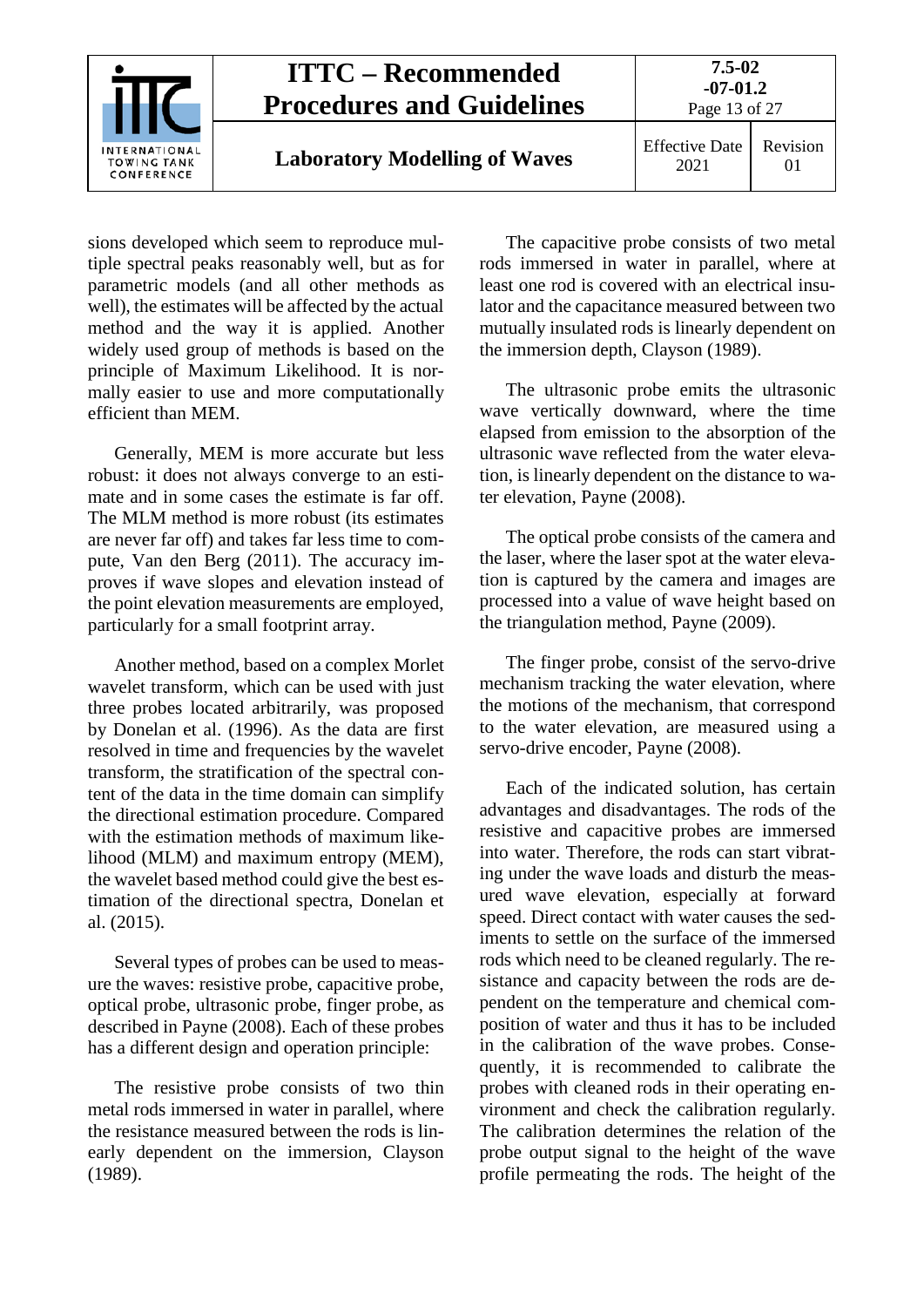

wave profile for calibration is simulated by the vertical immersion of the rods into the water. The calibration has to be performed by measurement of the output signal of probe at enough points of reference immersion depth. The number of points should be large enough to determine a relationship based on a mathematical function with a satisfactory accuracy. The preferred relationship is given by a linear function. The scope of the calibration has to be determined in accordance with the measurement scope of the probes and generation scope of the wave profiles.

The tips of the ultrasonic and optical probes are not in contact with water. Thus, they are not exposed to the water and do not intrude the measured waves. However, the ultrasonic probes have a specified operating range of the wave steepness to be reliable, Payne (2008) and the speed of sound in the air at given temperature and humidity has to be included into calibration.

#### <span id="page-13-0"></span>**2.5 Non-stationary power spectrum (time and space)**

In recent years, there have been an improved implementation of HOS packages that provide a large database of validation available and the code can be considered matured for engineering practices, Ducrozet et al. (2016). Some of the applications that could be more appealing to the energy industry and deep-water wave modelling are, but not limited to, modulational instabilities, Fernandez et al. (2014) and Toffoli et al. (2010) and freak waves, Ducrozet et al. (2007) and Xiao et al. (2013). It should be noted that HOSM is a strong nonlinear model can include the wave-wave interactions up to a defined order, which is called the order of HOSM. For instance with an order of 3 HOSM model, an accuracy equal to that of Zakharov equation in Zakharov (1968) can be achieved, Sergeeva et al. (2013). Further investigation revealed that an

order 6 HOSM model with formulation of West et al. (1987) corresponds to a nearly fully nonlinear model, Clamond et al. (2006).

In the pseudo-spectral method of solution, computation of some of the equations, usually including products of variables, are performed in the physical domain and the rest, usually including the derivatives of the variables, in the Fourier space. This approach exhibits some amazing convergence properties. The addition of a second-order wave maker theory in the HOS-NWT makes this package even more suitable for validation and prediction of the wave conditions. Details of the additional wave maker boundary condition and the solution procedure is well defined in Ducrozet et al. (2012).

Nonlinear ocean wave governed by the KdV for shallow water and the NLS for intermediate to deep water will appear as non-stationary in the linear spectral sense as they contain Stokes waves and breathers (phase-locked Stokes wave modes), both of which contain phase-locked harmonic components. However, the wave modes are stationary when viewed from a nonlinear Fourier analysis perspective (Osborne, 2010).

#### <span id="page-13-1"></span>**2.6 Calibration**

The wave environment needs to be calibrated prior to the test to ensure the correct environment modelling has been achieved. The effective duration of the wave field with transient part removed needs to be sufficiently long as specified. The required tolerances for wave calibration are usually  $\pm 5\%$  for both significant wave height and peak wave period.

The shape of the wave spectrum can be calibrated comparing the measured wave spectrum with the theoretical wave spectrum at the target location in the basin. Correction factors that can be applied to the wavemaker steering signal can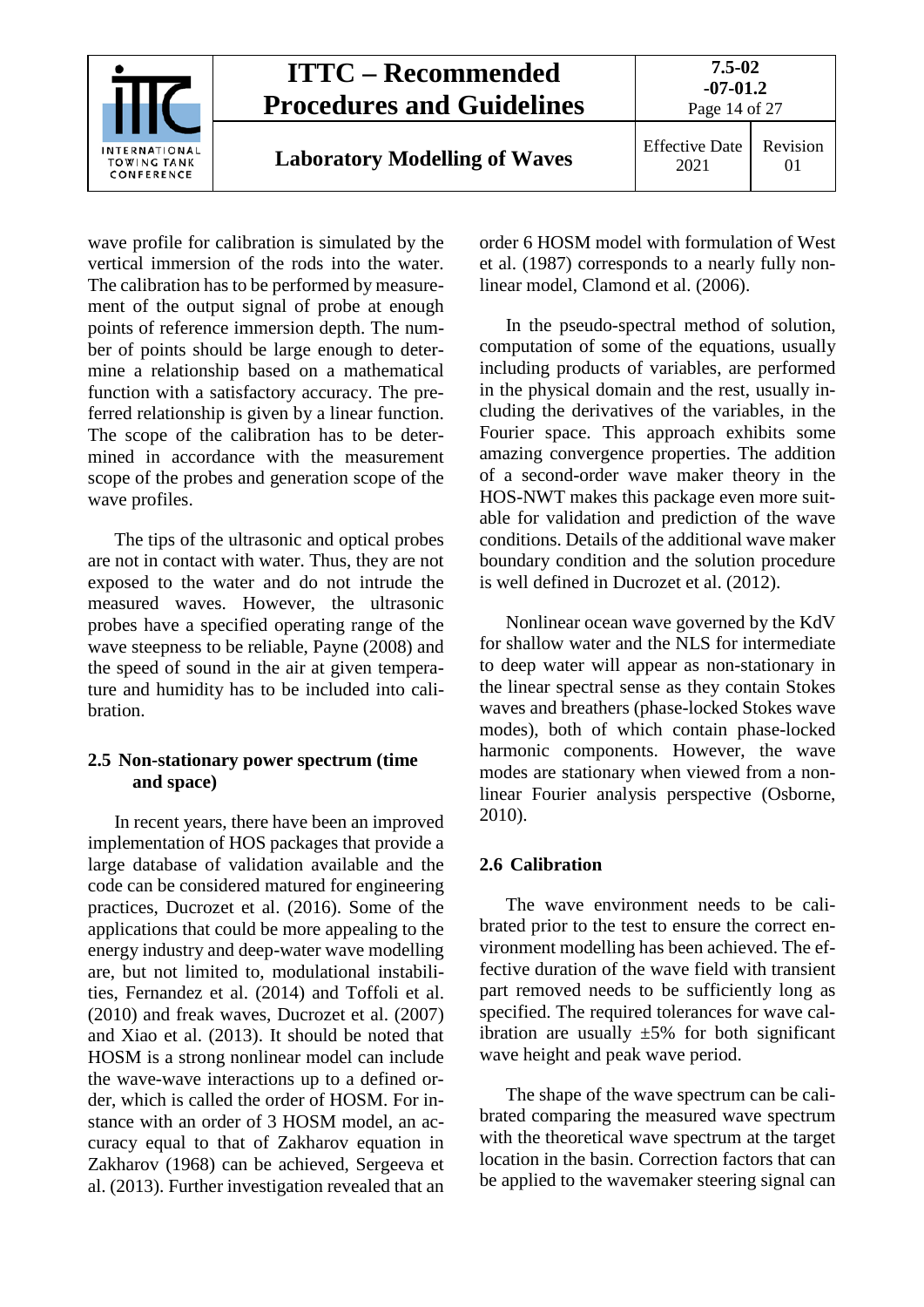

be calculated based on the frequency-by-frequency ratio between the measured and required spectrum.

DNV-RP-C205 (2010) recommends to use the Forristall distribution for stationary shortterm storms noting that the distribution is based on second-order wave simulations and extremes predicted by this distribution may be on the low side. The criteria of the maximum wave crest for wave calibration test has not been established to date. Huang (2017) and Liu and Zhang (2018) adopted a CFD and a Higher-Order Spectral (HOS) method, respectively, to investigate this subject. They found that third-order nonlinearity should be taken into account when wave calibration is performed for long-crest waves in a wave basin with maximum wave crest being a key criterion. Liu and Zhang (2018) also proposed an empirical model to estimate the maximum wave crest height for wave calibration. It must be noted that the resulting crest height in a 3 hour realization is dependent on the randomly distributed phases. Especially, for very steep sea states the crest distribution of different 3 hour realizations can vary from one another and from theoretical distributions. However, this does not mean that a 3 hour realizations with large deviations from high order distributions can be neglected, but is the result of the random 3 hour realization of a certain sea state. A better representation of the crest distributions of a certain sea state can be achieved by running multiple 3 hour realizations, to fill in the tail of the distribution, see also Huang et al. (2018).

#### <span id="page-14-1"></span><span id="page-14-0"></span>**2.7 Interactions with and current and wind**

#### 2.7.1 Waves on currents

Theoretically, a perfectly steady current that is collinear with the waves slightly reduces the wave heights and increases the wavelength. Similarly, an opposing current increases the

wave heights and reduces the wavelength. The problem becomes more complex in case of a depth-varying current (Ellingsen and Li (2017)) and in the open ocean the wave-current interaction can affect the modulation of the spectrum, the wave breaking rates, and wave statistics (Romero et al. (2017)).

In the ocean, negative horizontal velocity gradients (i.e. an accelerating opposing current or a decelerating following current) make waves shorten and heighten which enhances wave steepness. As a result, a nonlinear mechanism known as modulational instability develops, leading to the formation of large amplitude waves (the so-called rogue waves), even if they would otherwise be unexpected. In Toffoli et al. (2019), laboratory experiments and numerical simulations with a current-modified version of the Euler equations are presented to assess the role of an opposing current in changing the statistical properties of unidirectional random wave fields. Results demonstrate in a consistent and robust manner that an opposing current induces a sharp and rapid transition from weakly to strongly non-Gaussian properties with a consequent increase of the probability of occurrence of rogue waves. The tests were conducted with irregular unidirectional waves in a wave flume and a directional wave basin at Plymouth University. The initial conditions at the wave maker were given in the form of an input JONSWAPlike wave spectrum to model waves in the frequency domain. As the wave field entered into a region of opposing current, the wave height was observed to increase. Evident breaking dissipation was observed for very strong current fields for  $U/Cg > 0.3$  (breaking appeared with even less strong currents in the wave basin). The presence of the current also accelerated the downshift of the spectral peak, with energy migrating from high to low frequencies bands within scales of tens of wavelengths, in agreement with modulational instability effects, Onorato et al. (2009). The analysis of the statistical properties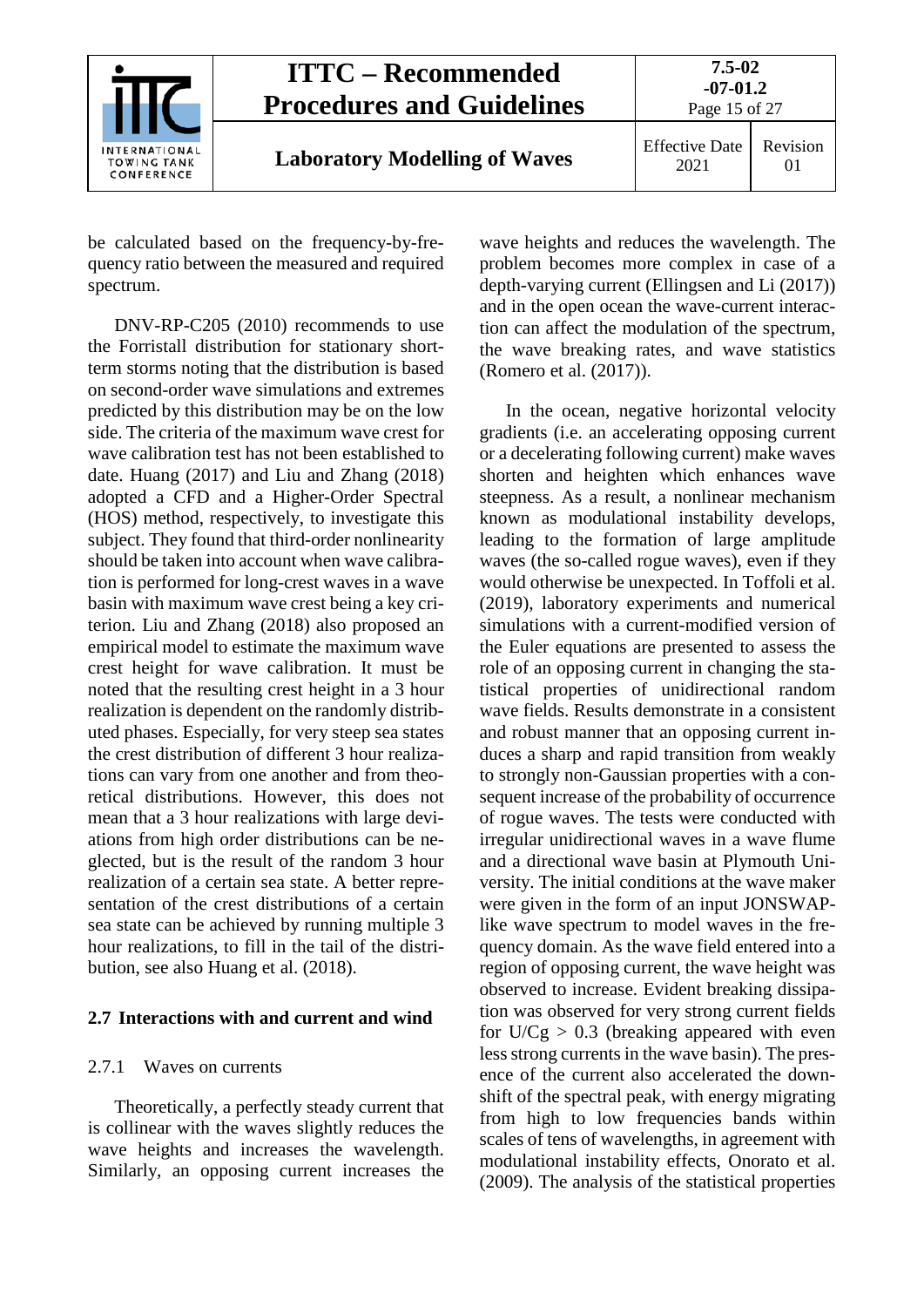

of extreme (rogue) waves with an aid of kurtosis, the fourth-order moment of the probability density function of the surface elevation. The kurtosis expresses the probability of extreme events in a record (this assumes the value of 3 for Gaussian sea states). The sea state rapidly transitioned from a weakly to a strongly non-Gaussian condition as current speed increased; maximum values of kurtosis were detected to reach 3.5 or higher, which are remarkably high for water waves. These features were evident in both facilities. However, the wave basin exhibited much higher kurtosis  $(> 4)$  than the wave flume. Agreement with numerical simulations confirms that this transformation can be attributed to quasi-resonant nonlinear interactions triggered by the background current.

Generally, the specified wave conditions are calibrated with the current, if current is required for the tested location. If waves are calibrated on current, changes in the wave height and wave length are accounted for and embedded in the resulting wave field. Nonlinear wave-current interaction effects influence the resulting hydrodynamic forces, such as wave drift damping (and corresponding modification in slow-drift excitation), wave-induced currents and wave kinematics.

#### <span id="page-15-0"></span>2.7.2 Waves on wind

In most of the cases, waves are the ultimate effect of the action of the wind over the ocean surface. The wind modifies the kinematics and dynamics of the wave group. In the specific case of extreme waves evolving under the collinear wind, the focus point shifts downstream, Kharif et al. (2008). The airflow separation at the wave crest, beside contributing to the momentum transfer, sustains the steep waves, that subsequently breaks reaching larger steepnesses compared to the no-wind condition, Iafrati et al. (2019).

Aside from specific studies on wind generated waves, e.g. Buckley and Veron (2018), in the most practical applications the wind fetch in laboratory is too short to affect the wave dynamics substantially. In such a case, it is recommended that the wave spectrum has to be chosen to match the open ocean conditions, Babanin et al. (2019).

#### <span id="page-15-2"></span><span id="page-15-1"></span>**3. GENERATION TECHNIQUES**

#### **3.1 General aspects of wave generation techniques**

Many different type of wave makers are in use, typically piston or flap type wave generators with hydraulic or electrical power units suitable for servo-controleld actuation of the wave boards. Through the motion of the wave board at prescribed amplitude and frequencies resulting in a displacement of the water in front of the wave board, progressive waves are generated.

The hydrodynamic transfer function required to calculate the required wave board motions has been deduced by Biesel (1951) and experimentally confirmed, for a piston type wave maker, by Ursell (1959). An overview of the application of the Biesel hydrodynamic transfer function is also given in Schmittner et al. (2013).

Piston type wave makers are typically used in water of finite depth, as the entire water column is moved by the wave maker. And flap type wave maker are typically used in intermediate to deep water. The hinge depth or underwater height of the wave board in combination with the maximum amplitude or angle determine the working range of the wave maker. Wave maker with large hinge depth can generate larger waves. On the other hand, when generating short waves, the mismatch between orbital motions and wave board geometry can become too large, resulting in spurious waves.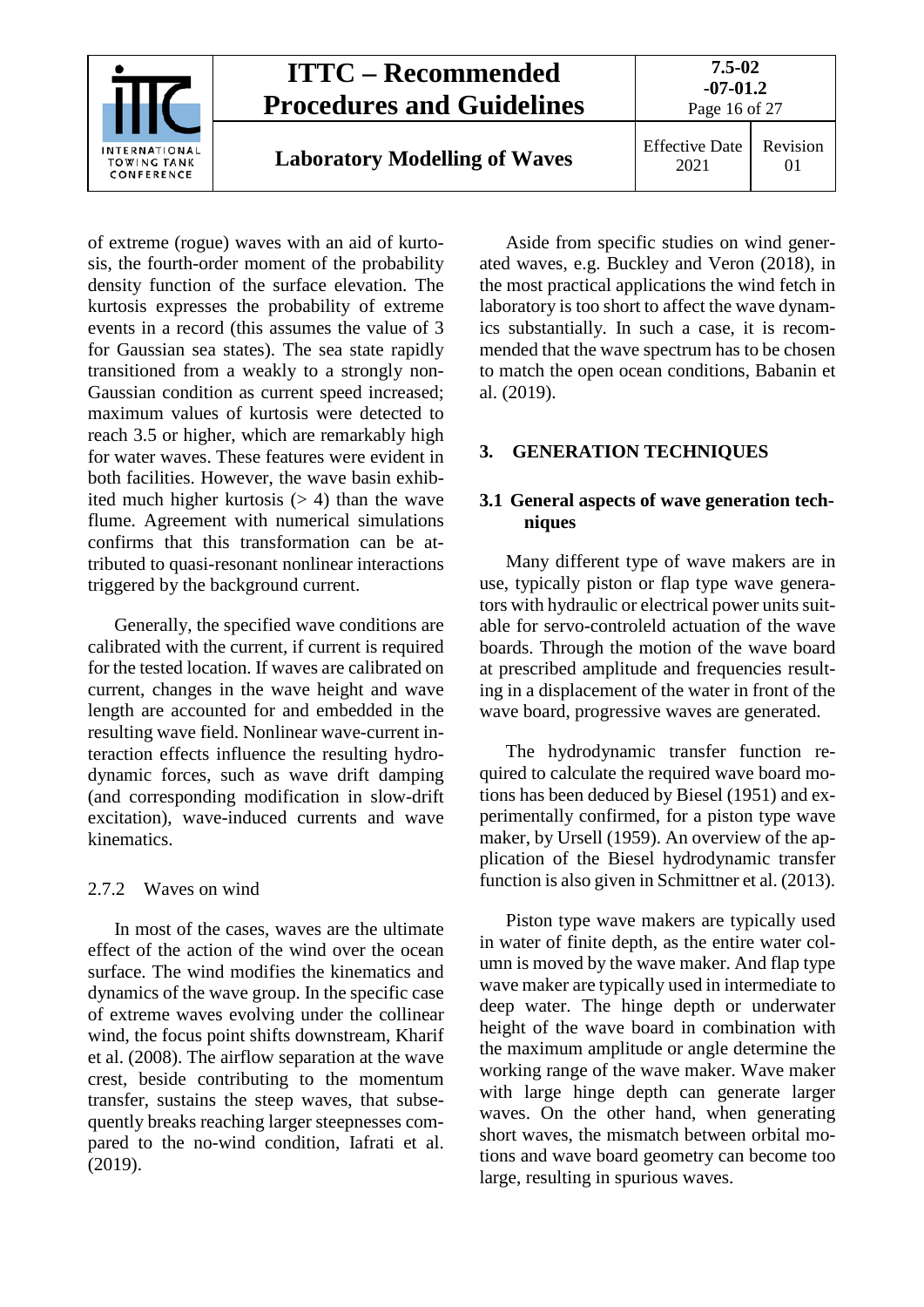

The water depth has to be considered accurately to determine the adequate transfer function. Depending on the particular frequency, a slight reduction of water depth of about 5 % might result in a wave height reduction up to 50 %.

Second order or higher order mitigation methods can be applied to reduce the effect of a mismatch between required orbital motions and flap motions. References describing these methods are given in the following sections.

Directional waves can be generated with multi-flap wave makers. For more details on directional wave generation refer to Section [3.3.3](#page-18-0) of this guideline. A more general and detailed discussion of the laboratory modelling of multimodal and multi-directional wave spectra is provided in the Guideline 7.5-02-07-01.1

#### <span id="page-16-0"></span>**3.2 Regular wave generation**

The quality of generated regular waves should be carefully monitored as quality degradation may occur quickly during propagation, Benjamin and Feir (1967) and Stansberg (1993). Also, attention has to be paid to the passive or active wave absorption of the beach and other boundaries. For the generation of regular waves, second-order generation techniques for irregular waves, Sulisz and Hudspeth (1993) and Schäffer (1996) can be used. Although second-order corrections are very important in the case of steep waves, the second-order correction of the flap motions compensate for waves generated due to a mismatch of the flap motion with the wave orbital velocity. This is particularly relevant for very long and shallow water waves.

Depending upon the application, documentation of possible deviations from ideal conditions such as reflections should be made available from the tests, see the 22<sup>nd</sup> ITTC Report on Environmental Modelling (1999). In the wave

analysis, stability in time should also be documented, as well as stability in space whenever relevant.

When regular waves are generated in wave basins, some irregularities may appear due to discontinuities in the paddle distribution. This can be either due to the end of the wave maker or to the transition from the wave making to the wave absorbing paddles. A solution to suppress or mitigate the problem is provided by Matsumoto & Hanzawa (2001) who introduce a specific correction to each paddle movement in order to achieve a more uniform wave field in front of the wave maker. The method is well documented and can be used to different wave maker configurations.

Regular waves of arbitrary order can be generated using the HOS method as described in a series of papers by Ducroset and collaborators (see Ducroset et al. 2007, 2012 and 2016). For the NLS-based regular wave generation in intermediate to deep water conditions proposed by Mohtat et al. (2020) by restricting the total number of nonlinear modes to just one.

#### <span id="page-16-2"></span><span id="page-16-1"></span>**3.3 Irregular wave generation**

#### 3.3.1 Unidirectional wave generation

Unidirectional (or long-crested, 2D) irregular waves are frequently used in most model basins not only because they represent real seastates in a very simple form, but also because it is assumed that they result in conservative loadings and responses compared to short-crested (directional) seas. It is also easier to define a sea state in a unique manner.

In the generation of 2D irregular waves, it is important to maintain "true" randomness that will prevent unrealistic repetition of the waves.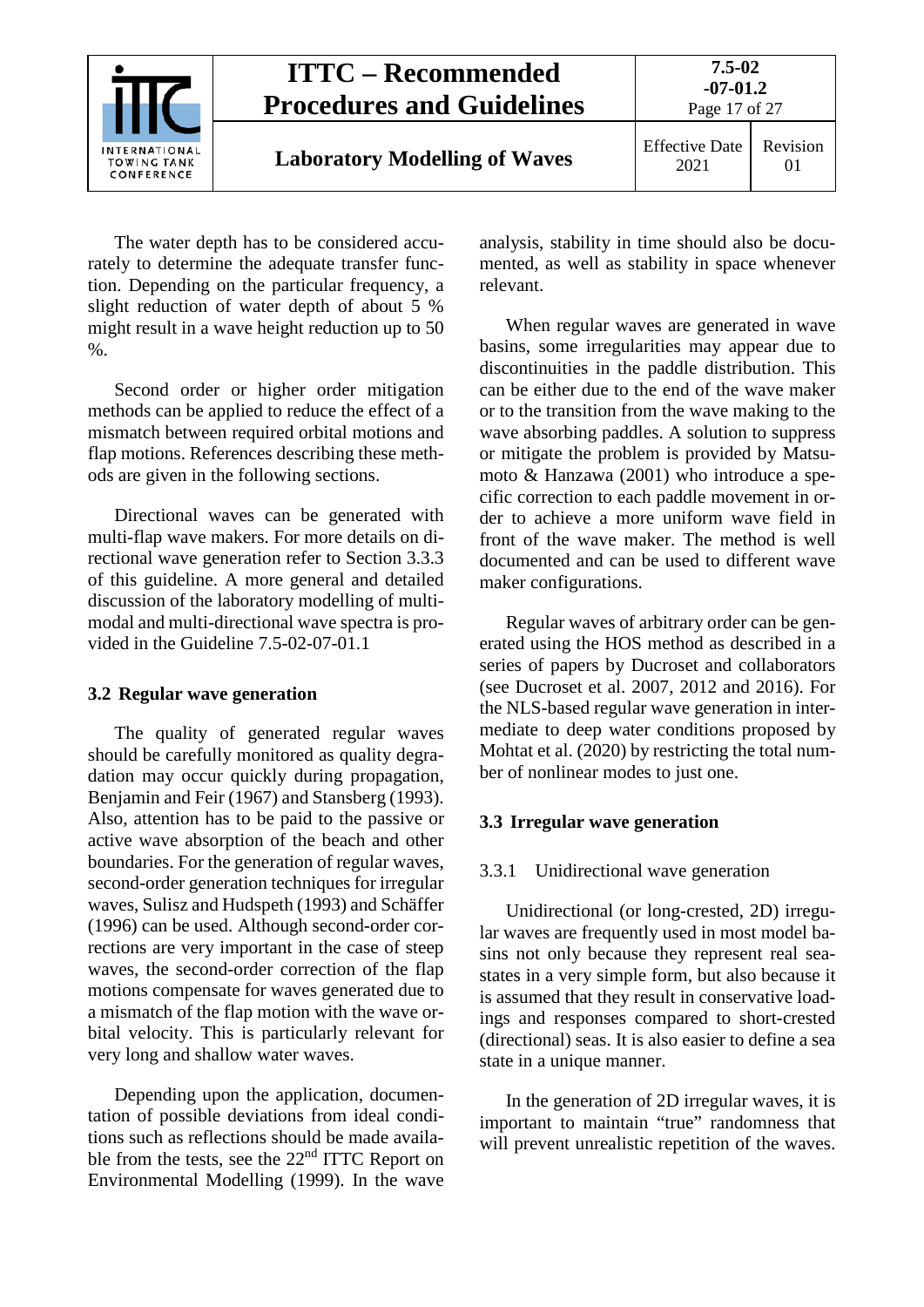

Also, careful attention should be given to the effects of the frequency range covered by the servo system. The test duration and the number of frequency components adopted are also important if proper natural statistics of the wave field are to be reproduced. Wave reflection from the beach and diffraction by the basin walls should be monitored carefully.

Linear irregular random waves can be modelled as a summation of sinusoidal wave components or as filtering of white noise.

The linear long-crested wave model with the summation of sinusoidal wave components is given by:

$$
\eta(t) = \sum_{k=1}^{N} A_k \cos(\varpi_k t + \varepsilon_k)
$$
\n(9)

where  $\varepsilon_k$  are random phases uniformly, identically and independently distributed between 0 and  $2\pi$ , i.e., mutually independent of each other and of the random amplitudes  $A_k$  which can be given by

$$
E[A_k^2] = 2S(\varpi_k)\Delta\varpi_k \tag{10}
$$

where  $S(\varpi_k)$  is the wave spectrum, and  $\Delta \varpi_k =$  $\overline{\omega}_k - \overline{\omega}_{k-1}$  is the difference between successive frequencies.

No recommended procedure for determining the upper and lower cut-off frequencies has been agreed. One has to minimize the effect of this truncation by carefully selecting the model scale for a given spectrum and wave machine. High frequency truncation lowers the mean period, reduces the bandwidth and is known to affect the slow drift motion due to wave-wave interaction (induced by difference frequency effects).

Increasing the number of frequency components increases the frequency resolution and improves the statistical representation of the

waves. The longer the duration of wave generation (determined by the nature of the model tests), the more frequency components are needed. The specified duration of random simulations is important, normally 3 hours (full scale) for modelling a full storm, which is most often used in offshore engineering tests. It can be changed depending on the phenomena the test is focusing on, however it must be long enough to realize statistical properties if nonlinearities and extremes are to be studied. For seakeeping tests, at least 100~200 waves have traditionally been used (typically 0.5~1 hour, full scale), which is often defined as satisfactory if linear effects only are considered.

The lowest frequency interval  $\Delta \varpi$  can be determined by  $\Delta \varpi = \frac{2\pi}{T}$ , where T is the duration. The number of frequencies to simulate for a typical short term sea state should be at least 1000 (DNV, 2010).

For second-order irregular wave generation, the methodology proposed by Schäffer (1996), and later enhanced by Schäffer and Jakobsen (2003), and the one proposed by Sulisz and Hudspeth (1993) can be used. For higher-order irregular wave generation, the HOS method by Ducrozet et al. (2007, 2016) is applicable. For nonlinear intermediate to deep-water waves generation governed by the NLS, the methodology proposed by Mohtat et al. (2020) is useful.

#### <span id="page-17-0"></span>3.3.2 White noise approach

Another approach to generate irregular sea states is to use a digital white noise  $w(t)$ , characterized by a density content *W(f)*. By definition, the power spectral density of white noise is  $S_w(f)$ = 1. An example is provided in Cuong et al. (1982) which is briefly summarized below.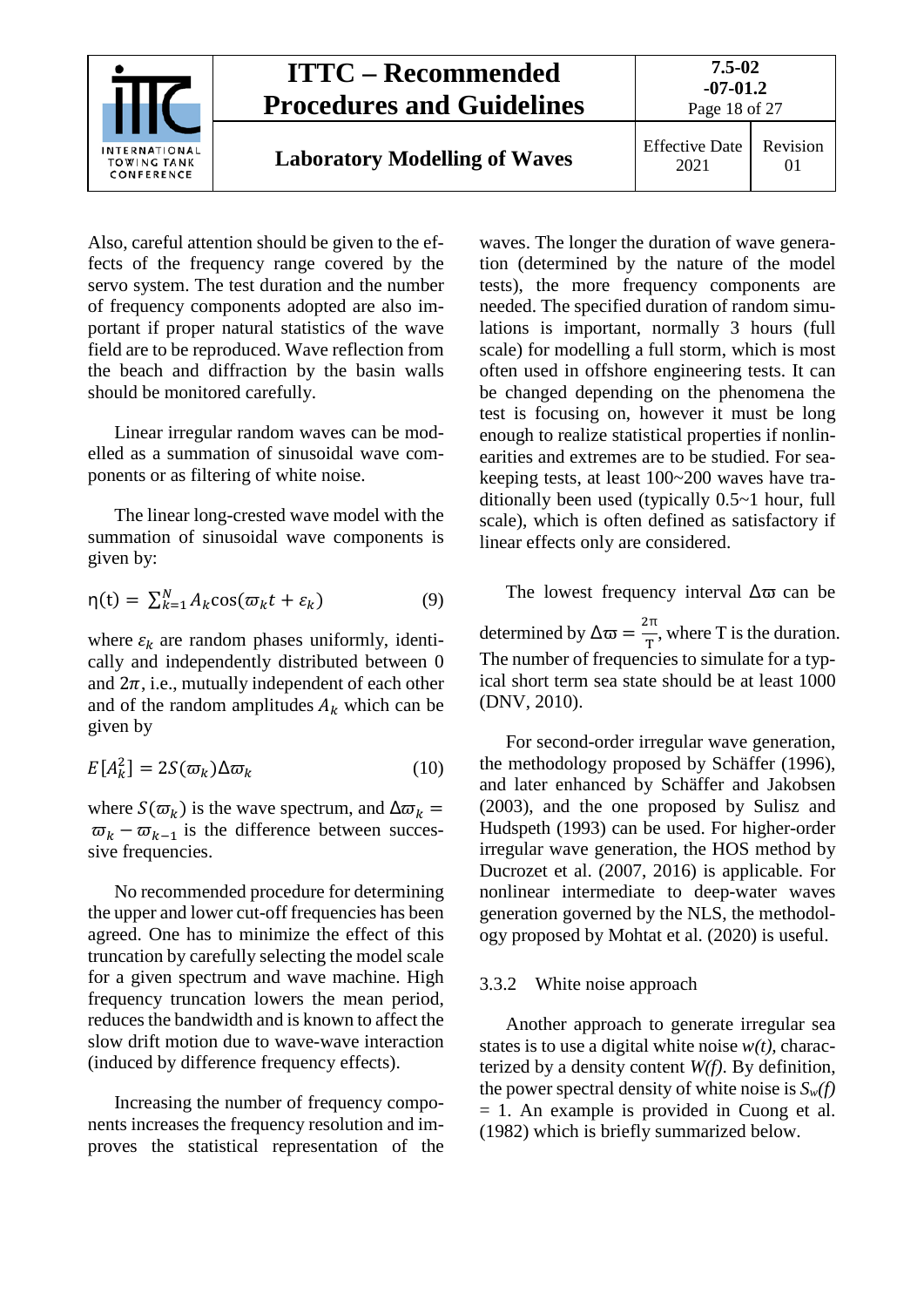

Given the characteristic function of the wave generator,  $H(f)$ , the problem is to find a function  $y(t)$  to be used as input to the wave maker in order to obtain the desired spectral density function to be realized,  $S_z(f)$ . The idea behind the white noise generation approach is that the function  $y(t)$  can be obtained from  $w(t)$  through a specific filter  $Q(f)$ . The filter  $Q(f)$  may be viewed as the inverse of that needed for whitening the function *y(t).*

Hence, if  $Z(f)$  is the desired frequency content of the wave system to be generated, it is obtained as:

$$
Z(f)=H(f)\cdot Q(f)\cdot W(f)
$$

and thus the frequency content of  $y(t)$  is

$$
Y(f) = Q(f) \cdot W(f)
$$

Correspondingly, the spectral density functions are related by:

$$
S_z(f) = |H(f)|^2 |Q(f)|^2 S_w(f)
$$

As already stated,  $S_w(f)$  can be assumed to be unity and then:

$$
S_z(f)=|H(f)|^2|Q(f)|^2
$$

which leads to:

$$
|Q(f)|^2 = \frac{S_z(f)}{|H(f)|^2}
$$

By introducing the additional constraint that *Q(f)* has to be a real function, the above equation finally provides

$$
Q(f) = \frac{\sqrt{S_z(f)}}{|H(f)|}
$$

and then:

$$
Y(f) = \frac{\sqrt{S_z(f)}}{|H(f)|} W(f)
$$

which represents the Fourier transform of the wave maker control time history.

The white noise approach has the advantage of generating non-repeating records.

#### <span id="page-18-0"></span>3.3.3 Directional wave generation

Many basins now use multi-directional wave generators to achieve more realistic wave environments. Wave generators usually consist of many small wave boards, which can be controlled independently by electric or electric-hydraulic actuators.

Due to the effects of the Biesel limit on the size of the wave board, Biesel (1954) and reflection from the walls, wave characteristics in the test region need to be carefully determined. As a reference, the relation of the length of each element of wave makers and the angle of emission of waves is practically shown as follows:

$$
l = \frac{\lambda}{\sqrt{2} + \sin \theta}
$$

Here,  $l$  is the length of each element of wave makers,  $\lambda$  is the generated wave length and  $\theta$  is the angle of emission of waves.

Modelling directional spectra in the laboratory is generally associated with a significant random scatter, especially in the finer features of the measurements. This reflects features of real sea data, reflecting natural statistical scatter, Stansberg (1998). Therefore, a robust description of the directional sea conditions is often restricted to a few parameters only, such as mean direction, directional spread, and a simple shape parameter that expresses the bimodality such as skewness and kurtosis, see Kuik et al. (1988) and Stansberg (2001), or simplified smooth parametric models such as the  $cos^{2s}(\theta)$  model.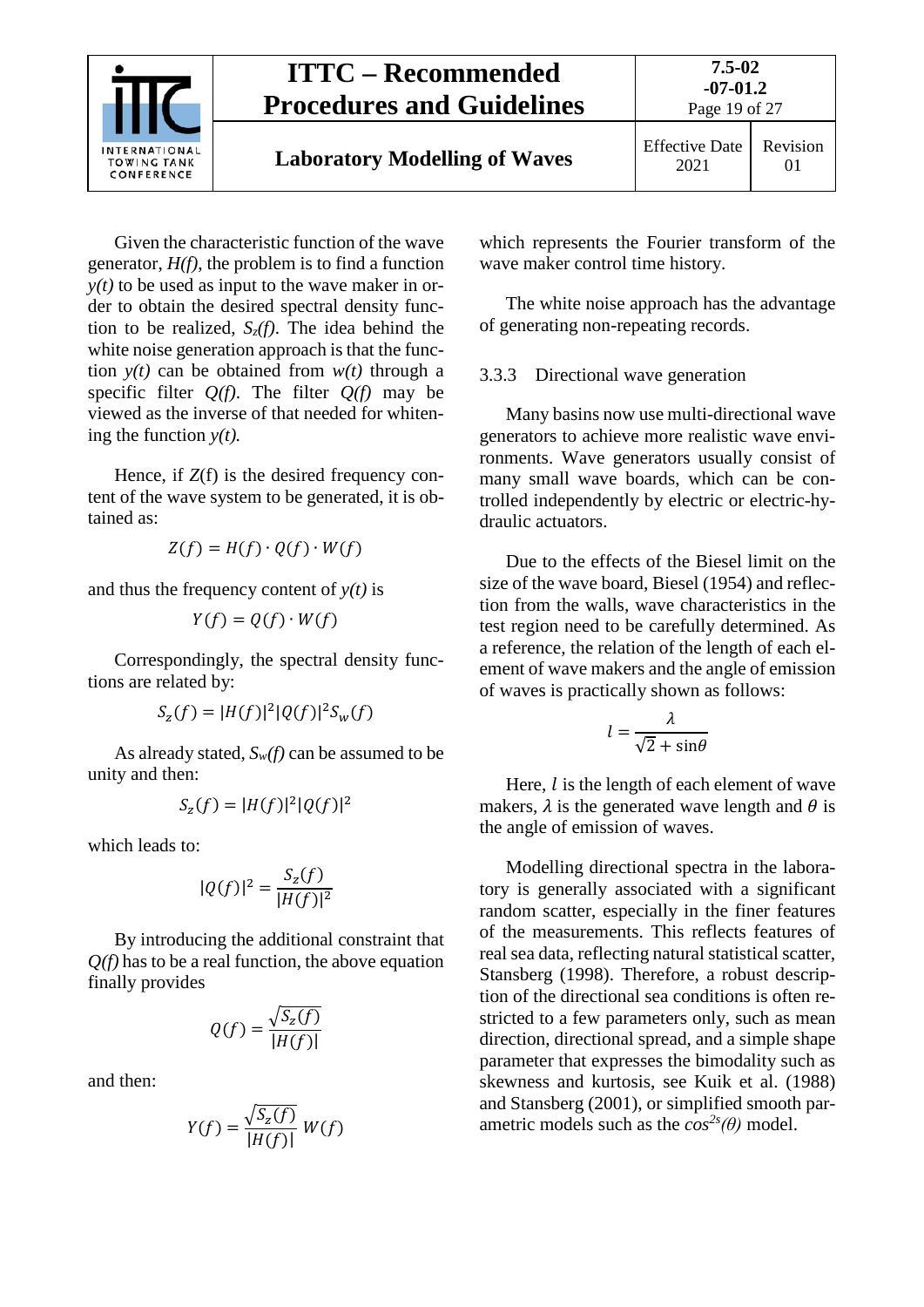

# **Laboratory Modelling of Waves** Effective Date

Page 20 of 27

2021 Revision 01

For second-order directional wave generation the method by Schäffer and Steenberg (2003) can be used. Ducrozet et al. (2007, 2016) also have developed open-source HOS numerical codes for directional wave generation. Currently there are no known wavemaker theory for extensions of the NLS equation to directional wave generation, which is governed by the Davey-Stewartson equation (see Davey and Stewartson (1974) and Osborne (2010)).

### <span id="page-19-0"></span>**4. REFERENCES**

- Babanin, A.V., 2011, "Breaking and Dissipation of Ocean Surface Waves", Cambridge University Press.
- Babanin, A.V., Rogers W.E., de Camargo, R., Doble, M., Durrant, T., Filchuk, K., Ewans, K., Hemer, M., Janssen, T., Kelly-Gerreyn, B., Machutchon, K., McComb, P., Qiao, F., Schulz, E., Skvortsov, A., Thomson, J., Vichi, M., Violante-Carvalho, N., Wang, D., Waseda, T., Williams, G. and Young, I.R., 2019, "Waves and Swells in High Wind and Extreme Fetches, Measurements in the Southern, Ocean Front", Maritime Science, Vol. 6, art. 361. DOI: 10.3389/fmars.2019.00361.
- Belenky, V., Bassler, C. C. and Spyrou, K. J. , 2011, "Development of Second Generation Intact Stability Criteria", Hydrodynamics Department Report, Naval Surface Warfare Center.
- Benjamin, T.B., and Feir, J.E., 1967, "The Disintegration of Wave Trains on Deep Water. I Theory", Journal of Fluid Mechanics, Vol. 27, pp. 417-430.
- Biesel, F., Suquet, F., 1951, 'Les appareils generateurs de houle en laboratoire.', La Houille Blanche, (2):147-165, Mars-Avril 1951.
- Biesel, F., 1954, "Wave Machines", Proceedings of the First Conference on Ships and Waves, Hoboken, New Jersey, pp.288-304.
- Bretschneider, C. L., 1959, "Wave Variability and Wave Spectra for Wind-generated Gravity Waves", Beach Erosion Board, U.S. Army Corps of Engineers, Washington (DC), USA. Technical Memorandum No. 118.
- Bruhl, M. and Becker, M., 2018, "Analysis of Subaerial Landslide Date Using Nonlinear Fourier Transform Based on KdV Equation (KdV-NLFT)," Journal of Earthquake and Tsunami, DOI: 10.1142/S179343111840002X.
- Bruhl, M. and Oumeraci, H., 2016, "Analysis of Long-Period Cosine-Wave Dispersion in Very Shallow Water Using Nonlinear Fourier Transform Based on KdV Equation," Applied Ocean Research, Vol.61, 81-91.
- Buchner, B., Forristall, G., Ewans, K., Christou, M. and Hennig, J., 2011, "New Insights in Extreme Crest Height Distributions (A Summary of the 'CREST' JIP)", Proceedings of the 30<sup>th</sup> International Conference on Ocean, Offshore and Arctic Engineering OMAE2011-49846, Rotterdam, The Netherlands.
- Buckley, M.P. and Veron, F., 2018, "The Turbulent Airflow Over Wind Generated Surface Waves", European Journal of Mechanics/ B Fluids, Vol. 73, pp. 132-143. DOI: 10.1016/j.euromechflu.2018.04.003.
- Chabchoub, A., Hoffmann, N. and Akhmediev, N., 2012, "Observation of Rogue Wave Holes in a Water Wave Tank", Journal of Geophysical Research, Vol. 117, C00J02.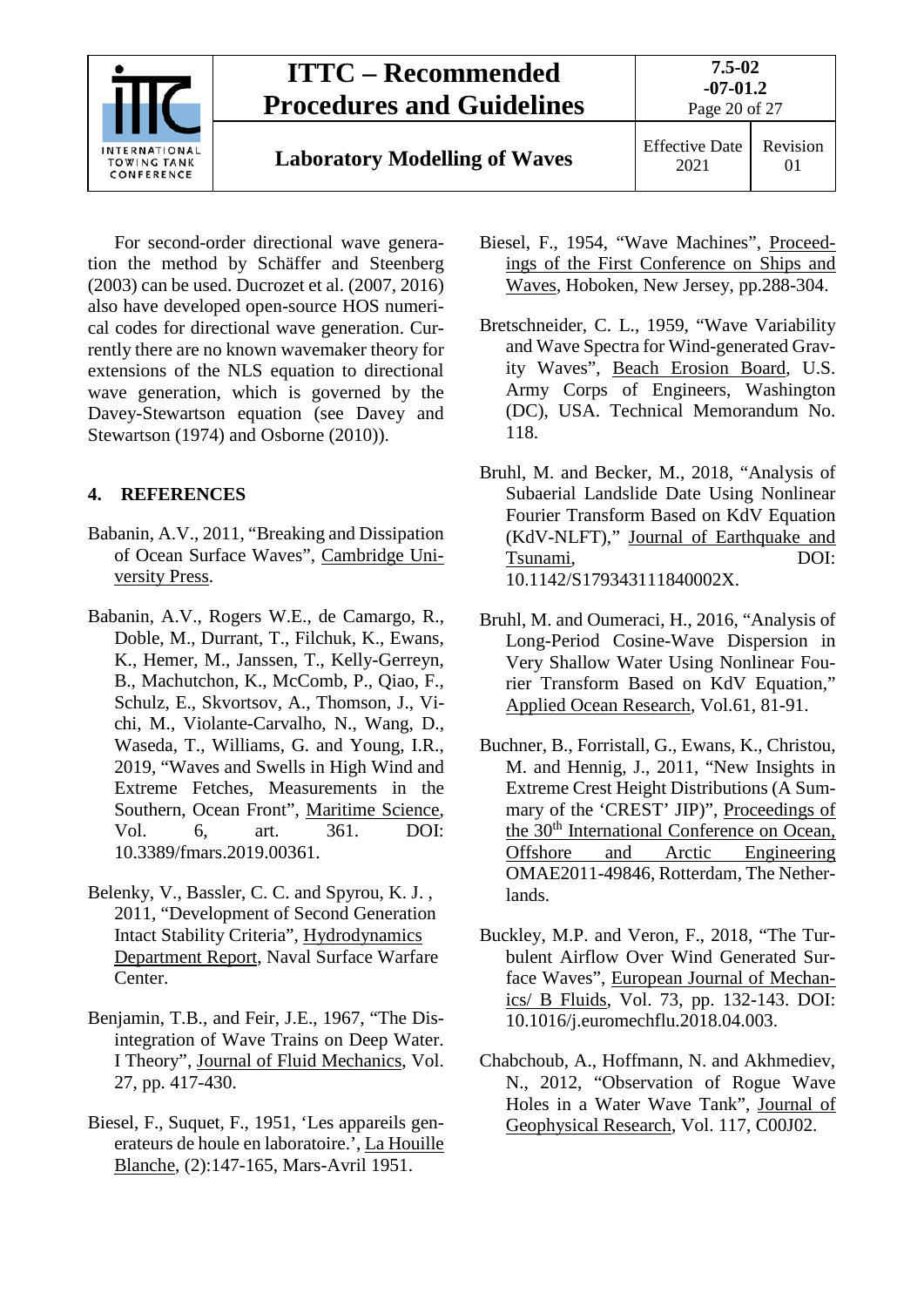

# **Laboratory Modelling of Waves** Effective Date

2021 Revision 01

- Chakrabarti, S. K., 1994, "Offshore Structure Modeling", World scientific.
- Chen, J., Li M., Wang W., 1990, "A Study on Typhoon Wave Spectrum in the Sea Area Adjacent Hong Kong", Tropic Oceanology, 9(4): 1-8. (In Chinese)
- Clauss, G.F., Hennig, J., 2003, "deterministic Analysis of Extreme Roll Motions and Subsequent Evaluation of Capsizing Risk", In  $STAB$  2003 –  $8<sup>th</sup> International Conference$ on the Stability of Ships and Ocean Vehicles, Madrid, Spain.
- Clamond, D., Francius, M., Grue, J. and Kharif, C., 2006, "Long time Interaction of Envelope Solitons and Freak Wave Formations", European Journal of Mechanics-B/Fluids, 25(5), pp.536-553.
- Clayson, C., 1989, "Survey of Instrumental Methods for the Determination of High-frequency Wave Spectrum", Technical Report 267, Institute of Oceanographic Sciences Deacon Laboratory.
- Cuong, H.T., Troesch, A.W. and Birdsall, T.G., 1982, "The Generation of Digital Random Time Series", Ocean Engineering, Vol. 9, pp. 581-588.
- Davey, A. and Stewartson, K., 1974, "On Three-Dimensional Packets of Surface Waves," Proc. Royal Society of London A, Vol.338, 101-110.
- Dean, R.G. and Dalrymple, R.A., 2000, "Water Wave Mechanics for Engineers and Scientists", World Scientific.
- de Mello, P. C., Carneiro, M. L., Tannuri, E. A., Kassab, F., Marques, R. P., Adamowski, J.

C., Nishimoto, K., 2013, "A Control and Automation System for Wave Basins", Mechatronics, Oxford, Vol. 23, pp. 94-107.

- DNV, 2010, Environmental Conditions and Environmental Loads, Recommended Practice, DNV-RP-C205.
- DNV, 2011, Modelling and Analysis of Marine Operations, Recommended Practice, DNV-RP-H103.
- DNV-GL, 2015, "Rogue Waves: Impact on Ships and Offshore Structures", DNV-GL Strategic Research and Innovation, Position Paper 05-2015.
- Dommermuth, D.G. and Yue, D.K., 1987, "A High-order Spectral Method for the Study of Monlinear Gravity Waves", Journal of Fluid Mechanics, 184, pp.267-288.
- Donelan, M.A., Babanin, A., Sanina, E. and Chalikov, D., 2015, "A Comparison of Methods for Estimating Directional Spectra of Surface Waves", Journal of Geophysical Research Oceans, 120, 5040–5053. Doi: 10.1002/2015JC010808.
- Donelan, M.A., Drennan, W.M., and Magnusson, A.K., 1996, "Non-stationary Analysis of the Directional Properties of Propagating Waves", J. Physical Oceanography, 26, 1901–1914.
- Drzewiecki, M. and Sulisz, W., 2019, "Generation and Propagation of Nonlinear Waves in a Towing Tank", Polish Maritime Research, 1(101), Vol. 26, pp. 125-133, doi: 10.2478/pomr-2019-0014.
- Drzewiecki, M., 2018, "Control of the Waves in a Towing Tank with the Use of a Black-Box Model", Zeszyty Naukowe Wydziału Elektrotechniki i Automatyki Politechniki Gdańskiej, No. 59, 37-42.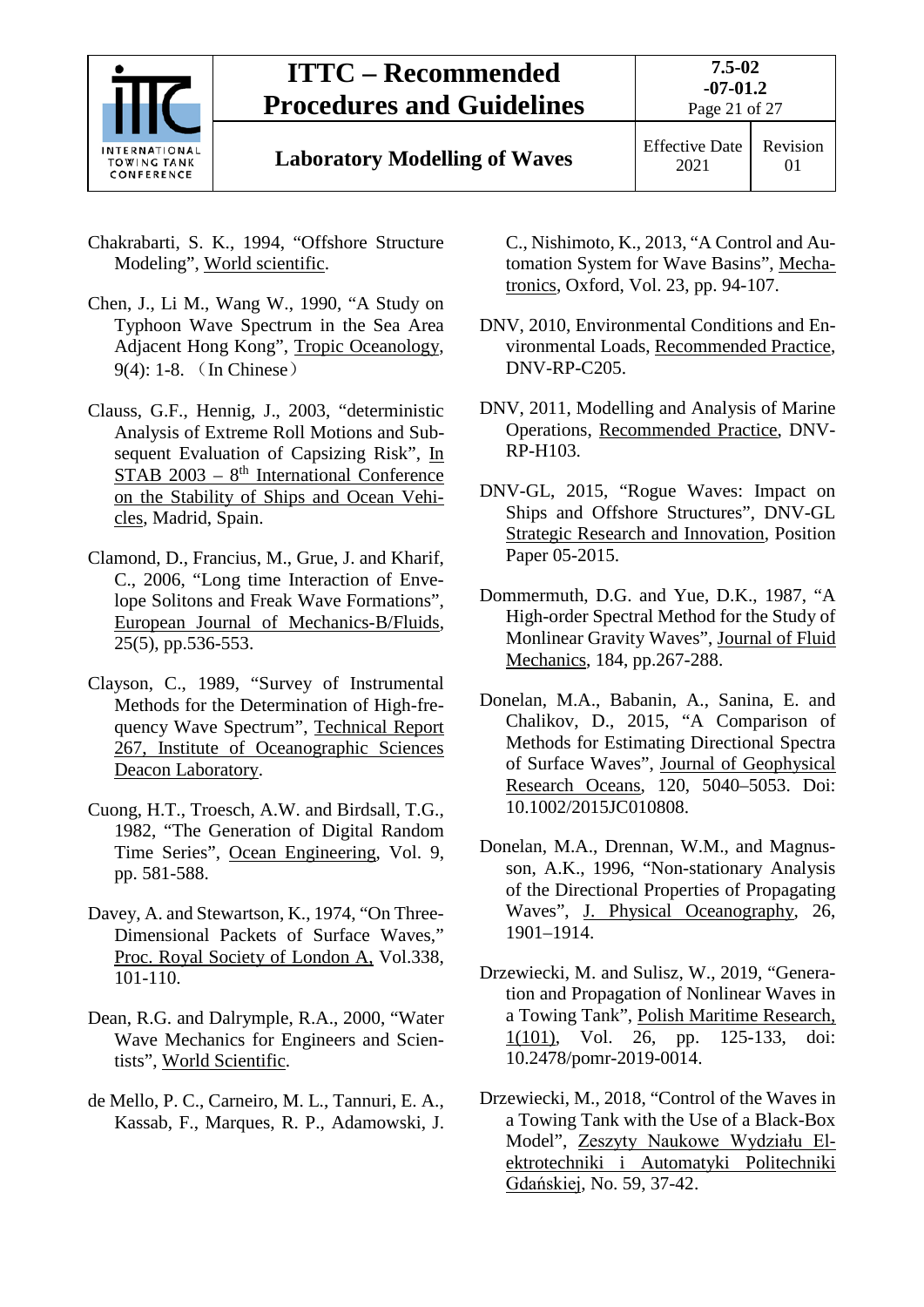

# **Laboratory Modelling of Waves** Effective Date

- Ducrozet, G., Bonnefoy, F., Le Touzé, D. and Ferrant, P., 2007, "3-D HOS Simulations of Extreme Waves in Open Seas", Natural Hazards and Earth System Science, 7(1), pp.109- 122.
- Ducrozet, G., Bingham, H.B., Engsig‐Karup, A.P., Bonnefoy, F. and Ferrant, P., 2012, "A Comparative Study of Two Fast Nonlinear Free‐surface Water Wave Models", International Journal for Numerical Methods in Fluids, 69(11), pp.1818-1834.
- Ducrozet, G., Bonnefoy, F., Le Touzé, D. and Ferrant, P., 2016, "HOS-ocean: Open-source Solver for Nonlinear Waves in Open Ocean Based on High-Order Spectral Method", Computer Physics Communications, 203, pp.245-254.
- Ellingsen, S. Å., and Li, Y., 2017, "Approximate Dispersion Relations for Waves on Arbitrary Shear Flows", Journal of Geophysical Research: Oceans, 122, pp. 9889–9905, https://doi.org/10.1002/2017JC012994.
- Fan S. and Wang T., 1992, "On the Characteristics of Ocean waves—an Investigation of Waves of the Western Pacific Ocean", Transactions of Oceanology and Limnology, (1):1-11. (In Chinese)
- Fedele, F., Brennan, J., de León S.P., Dudley, J. and Dias, F., 2016, "Real world ocean rogue waves explained without the modulational instability", Scientific Report, Vol. 6, 27715.
- Fedele, F. and Tayfun, M.A., 2009, "On Nonlinear Wave Groups and Crest Statistics", Journal of Fluid Mechanics. 620, 221–239.
- Fernández, L., Onorato, M., Monbaliu, J. and Toffoli, A., 2014, "Modulational Instability and Wave Amplification in Finite Water

Depth", Natural Hazards and Earth System Sciences, 14(3), pp.705-711.

- Forristall, G. Z., 2000, "Wave Drest Distributions: Observations and Second-order Theory", J. Physical Oceanography, Vol. 30, pp. 1931-1943.
- Frigaard, P., Helm-Petersen, J., Klopman, G., Stansberg, C.T., Benoit, M., Briggs, M.J., Miles, M., Santas, J., Schäffer. H.A., and Hawkes, P., 1997, "IAHR List of Sea State Parameters – an Update for Multidirectional Waves", Proceeding of the IAHR Seminar on Multidirectional Waves and their Interaction with Structures, 27th IAHR Congress.
- Henderson, D.M., Patterson, M.S. and Segur, H., 2006, "On the Laboratory Generation of Two-dimensional, Progressive, Surface Waves of Nearly Permanent Form on Deep Water", Journal of Fluid Mechanics, Vol. 559, pp. 413-427.
- Hemer, M., Katzfey, J. and Hotan, C., 2011, "The wind-wave climate of the Pacific Ocean", Report for the Pacific Adaptation Strategy Assistance Program, Department of Climate Change and Energy Efficiency, The Centre for Australian Weather and Climate Research.
- Huang, Z.J., Guo Q., 2017, "Semi-empirical Crest Distributions of Long-crest Nonlinear Waves of Three-hour Duration", Proceedings of the 36th International Conference on Ocean, Offshore and Arctic Engineering, OMAE 2017- 61226, Trondheim, Norway.
- Huang, Z., Zhang, Y., 2018, "Semi-Empirical Single Realization and Ensemble Crest Distributions of Long-Crested Nonlinear Waves", Proceedings of the 37<sup>th</sup> International Conference on Ocean, Offshore and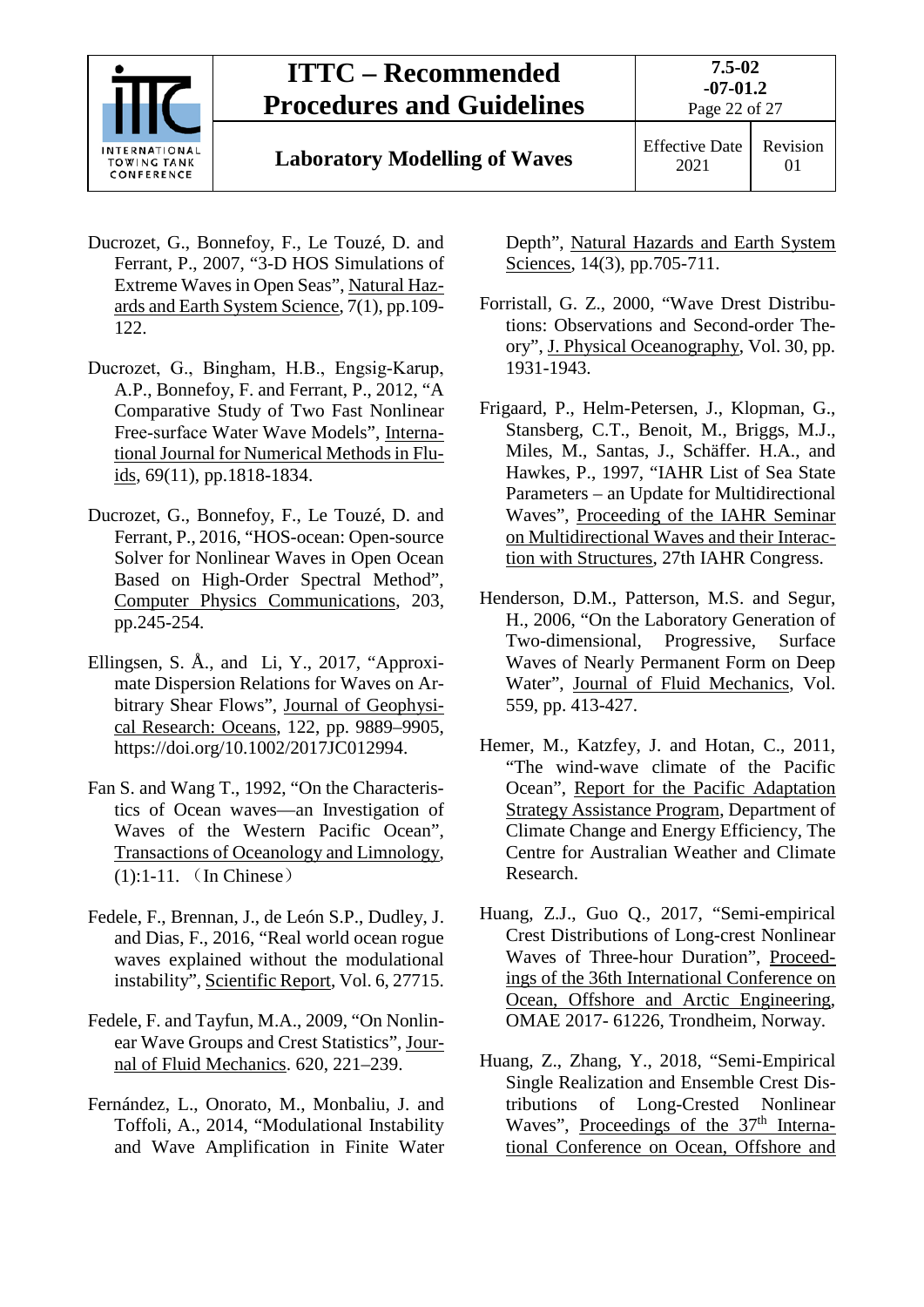

## **Laboratory Modelling of Waves** Effective Date

2021 Revision 01

Arctic Engineering, OMAE2018-78192, Madrid, Spain.

- Iafrati, A., De Vita, F. and Verzicco, R., 2019, "Effects of the Wind on the Breaking of Modulated Wave Trains", European Journal of Mechanics/ B Fluids, Vol. 73, pp. 6-23. DOI: 10.1016/ j.euromechflu.2018.03.012.
- IMO, 2016, "Report of the Working Group (Part 1)", SDC 3/WP.5.
- Isaacson, M., 1991, "Measurement of Regular Wave Reflection", Journal of Waterway, Port, Coastal, and Ocean Engineering, Vol. 117, Issue 6, pp. 553-569, doi: 10.1061/(ASCE)0733-950X(1991) 117:6(553).
- ITTC, 1999, "The Special Committee on Environmental Modelling Final Report and Recommendations to the 22<sup>nd</sup> ITTC", Proceedings of the 22nd ITTC, pp. 1-38.
- ITTC, 2002, "The Special Committee on Waves Final Report and Recommendations to the 23<sup>rd</sup> ITTC", Proceedings of the 23<sup>rd</sup> ITTC, pp. 505-736.
- ITTC, 2014, "Seakeeping Experiments", Procedure 7.5-02-07-02.1.
- ITTC, 2005, "The Special Committee on Stability in Waves Final Report and Recommendations to the 24th ITTC", Proceedings of the 24th ITTC, pp. 369-408
- ITTC, 2017a, "The Special Committee on Modelling Environmental Conditions Final Report and Recommendations to the 28<sup>th</sup> ITTC", Proceedings of the 28th ITTC, Volume II.
- ITTC, 2017b, "Laboratory Modelling of Multidirectional, Irregular Wave Spectra", Guideline 7.5-02-07-01.1.
- Kennedy, A.B. and Fenton, J.D., 1997, "A Fully-nonlinear Computational Method for Wave Propagation Over Topography", Coastal Engineering, Vol. 32, pp. 137-161.
- Kharif, C., Giovanangeli, J.-P., Touboul, J., Grare, L., 2008, "Influence of Wind on Extreme Wave Events: Experimental and Numerical Approaches", Journal of Fluid Mechanics, Vol. 594, pp. 209-247 , doi: https://doi.org/10.1017/S002211200700901 9.
- Kuik, A.J., Van Vledder, G.P., and Holthujsen, L.H., 1988, "A Method for the Routine Analysis of Pitch-and Roll Buoy Wave Data", Journal of Physical Oceanography, Vol. 18, pp.1020-1034.
- Lan, C., 1984, "A Preliminary Study on Typhoon Generated Waves in the Sea Area Near Hong Kong", Tropic Oceanology, 3(3):10-17. (In Chinese)
- Lean, G. H., 1967, "A Simplified Theory of Permeable Wave Absorbers", Journal of Hydraulic Research, 5:1, 15-30, DOI: 10.1080/00221686709500187.
- Li, H., 1992, "Application of Wave Spectrum in Ocean Engineering", Research and Development of South China Sea, (2): 32-38. (In Chinese)
- Liu, S., Zhang, and X., 2018, "Extreme Wave Crest Distribution by Direct Numerical Simulations of Long-crest Nonlinear Wave Fields", App. Ocean Res., 86, 141-153.
- Longuet-Higgins , M. S., 1952, "On the Statistical Distribution of the Heights of Sea Waves", Journal of Marine Research (11), 245–266.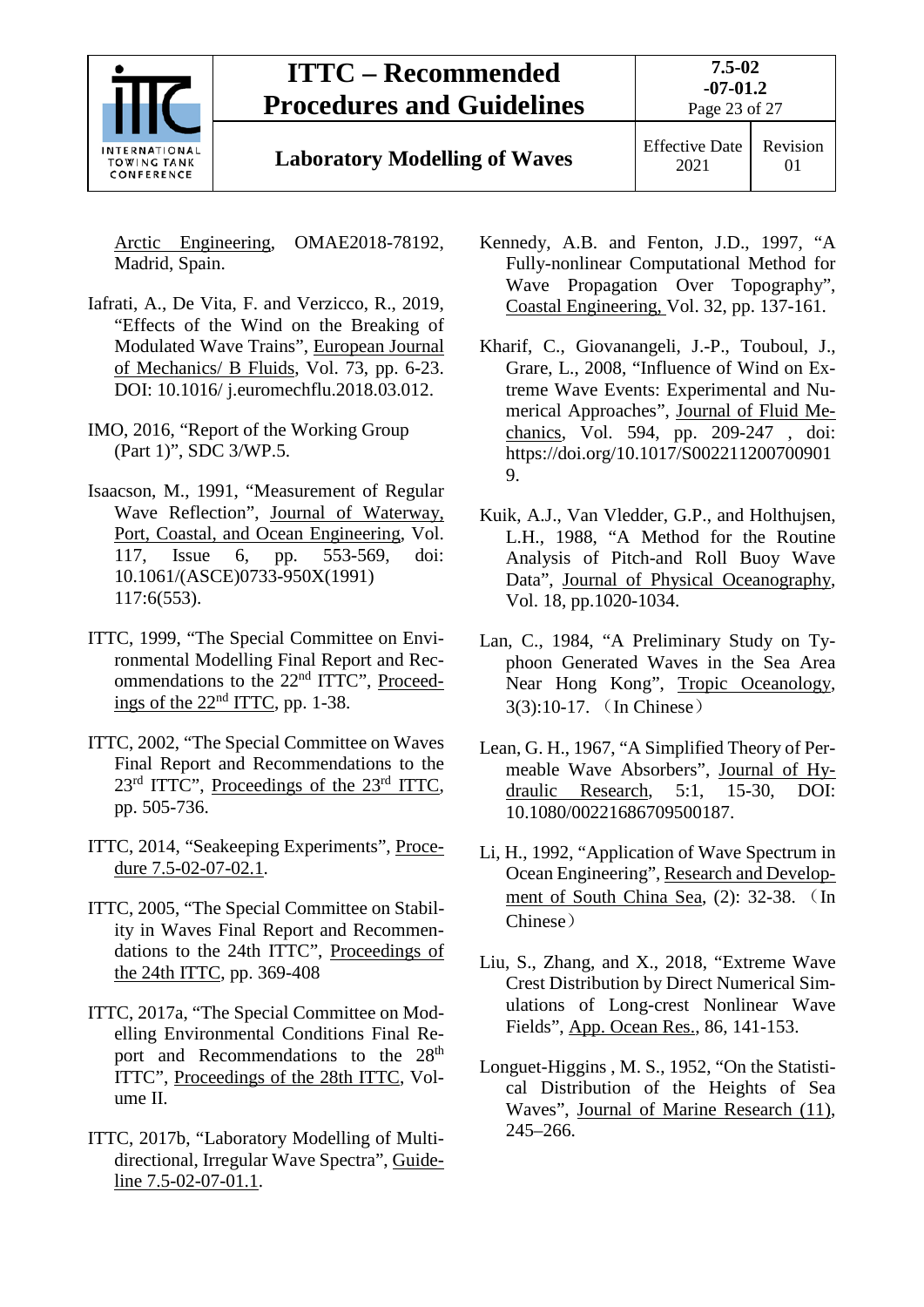

# **Laboratory Modelling of Waves** Effective Date

2021 Revision 01

- Ma, Y., Dong, G., Perlin, M., Ma, X. and Wang, G., 2012, "Experimental Investigation on the Evolution of the Modulation in Stability with Dissipation", Journal of Fluid Mechanics, Vol. 711, pp. 101-121.
- Matsumoto, A., and Hanzawa, M., 2001, "New Optimization Method for Paddle Motion of Multi-directional Wavemaker", Coastal Engineering Proceedings, 1(25). doi: https://doi.org/10.9753/icce.v25.%p.
- Mitsuyasu, H., 1972, "The One-dimensional Wave Spectra at Limited Fetch", Proceedings of the 13th Coastal Engineering Conference, Vol. 1, pp. 289-306.
- Mohtat, A., Yim, S.C., and Osborne, A.R. 2018a, "Energy Content Analysis of Closed Basin Wave Simulation Using Linear and Nonlinear Fourier Analysis," Proceedings of the International Conference on Ocean, Offshore and Arctic Engineering, OMAE2018- 78754, Madrid, Spain.
- Mohtat, A., Yim, S.C., Osborne, A.R. and Chen, M., 2018b, "Nonlinear Deepwater Extreme Wave Height and Modulation Wave Length Relation," Proceedings of the ASME 397<sup>th</sup> International Conference on Ocean, Offshore and Arctic Engineering, OMAE2018- 18317, Fort Lauderdale, USA.
- Mohtat, A., Yim, S.C., Adami, N. and Lomonaco, P., 2020, "A General Nonlinear Wavemaker Theory for Intermediate to Deepwater waves Using Inverse Scattering Transform," Proceedings of the ASME 37<sup>th</sup> International Conference on Ocean, Offshore and Arctic Engineering, OMAE2018-78755, Madrid, Spain.
- Mori, N., Liu, Paul C., Yasuda T., 2002, "Analysis of Freak Wave Measurements in the Sea of Japan", Ocean Engineering, 29(11).
- Newman, J.N., 1977, "Marine Hydrodynamics", MIT Press.
- Ochi, M.K. and Hubble, E.N., 1976, "Six Parameter Wave Spectra", Proceedings of the 15th Coastal Engineering Conference, pp. 301-328.
- Olagnon, M., Ewans, K., Forristall, G. and Prevosto, M., 2013, "West Africa swell spectral shapes", Proceedings of the 32<sup>nd</sup> International Conference on Ocean, Offshore and Arctic Engineering, OMAE2013-11228, Nantes, France.
- Onorato, M., Proment, D., Clauss, G. and Klein, M., 2013, "Rogue Waves: from Nonlinear Schrödinger Breather Solutions to Sea-keeping Test", PLoS ONE, Vol. 8, e54929.
- Onorato, M., Osborne, A.R., Serio, M., Cavaleri, L., Brandini, C. and Stansberg, C.T., 2006, "Extreme Waves, Modulational inStability and Second-order Theory: Wave Flume Experiments on Irregular Waves", European Journal of Mechanics-B/Fluids, Vol. 25, pp. 586-601.
- Onorato, M., Cavaleri, L., Fouques, S., Gramstad, O., Janssen, P. A. E. M., Monbaliu, J., Osborne, A.R., Pakozdi, C., Serio, M., Stansberg, C.T., Toffoli, A. and Trulsen, K., 2009, "Statistical Properties of Mechanically Generated Surface Gravity Waves: a Laboratory Experiment in a Three-dimensional Wave Basin", Journal of Fluid Mechanics, Vol. 627, pp. 235-257.
- Osborne, A.R., 2010, Nonlinear Ocean Waves and the Inverse Scattering Transform, academic Press, New York.
- Parente, C. E., Nogueira, I. C. M., Martins, R. P., Ribeiro, E. O., Grossman-Matheson, G. S., 2017, "Regional Environmental Characterization of the Campos Basin, Southwest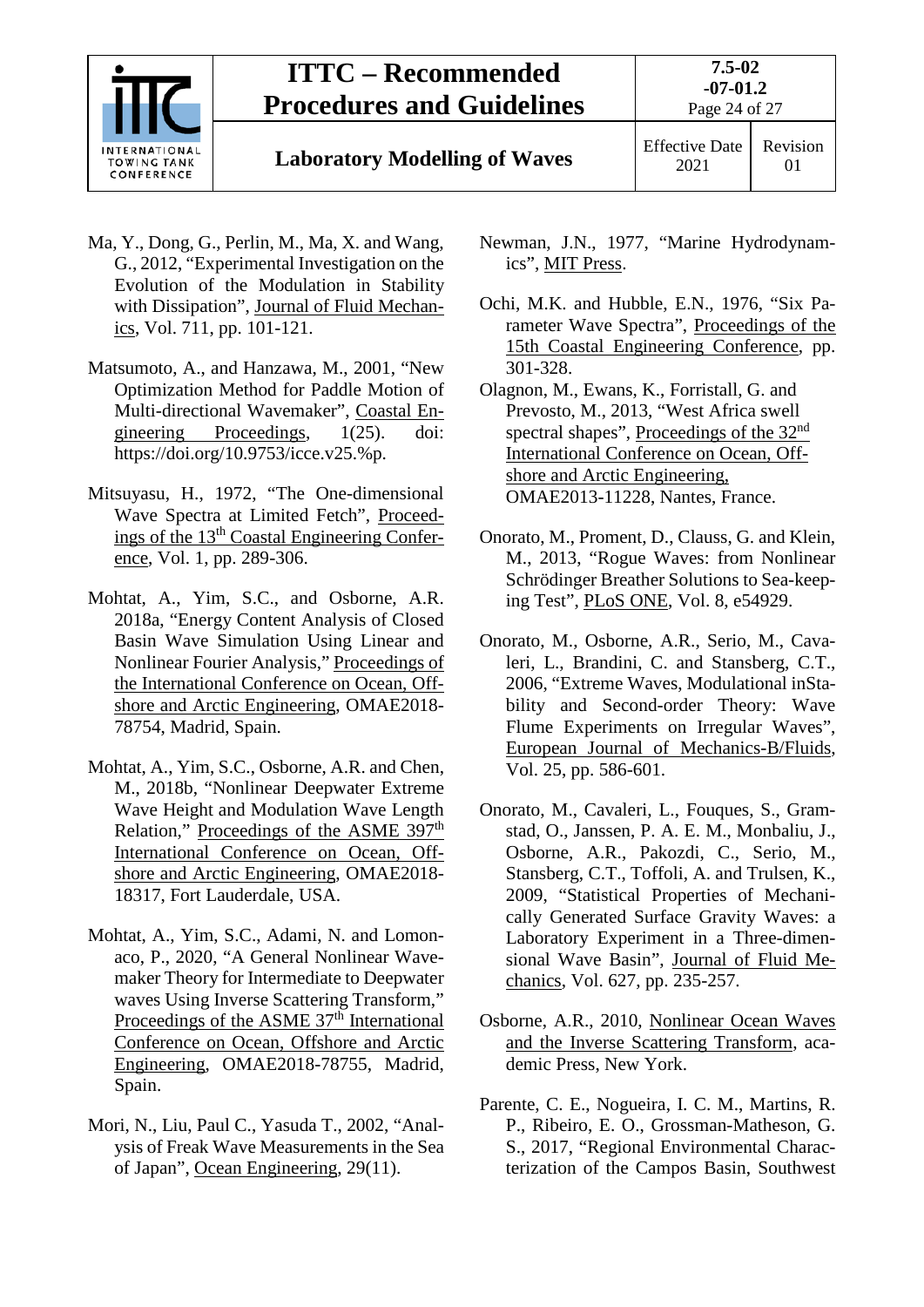

# **Laboratory Modelling of Waves** Effective Date

2021 Revision 01

Atlantic – Meteorology and Oceanography – Chapter 2", Wave climatology, Elsevier Editora Ltda, pp. 55-98, https://doi.org/10.1016/B978-85-352-9016- 5.50011-5.

- Payne, G.S., 2008, "Guidance for the Experimental Tank Testing of Wave Energy Converters", University of Edinburgh.
- Payne, G.S., 2009, "Development and Preliminary Assessment of an Optical Wave Gauge", Proceedings of the 8th European Wave and Tidal Energy Conference, Uppsala, Sweden.
- Pianca, C. M., Piero Luigi F., Siegle, E., 2010, "Brazilian Offshore Wave Climate Based on NWW3 Reanalysis", Brazilian Journal of Oceanography,  $58(1)$ ,  $53-70$ , https://dx.doi.org/10.1590/S1679- 87592010000100006.
- Prevosto, M., Ewans, K., Forristall, G.Z. and Olagnon, M., 2013, "Swell genesis, modelling and measurements in West Africa", Proceedings of the 32nd International Conference on Ocean, Offshore and Arctic Engineering, OMAE2013-11201, Nantes, France.
- Rashmi, R., Aboobacker, V.M., Vethamony, P. and John, M.P., 2013, "Co-existence of wind seas and swells along the west coast of India during non-monsoon season", Ocean Sciences, Vol. 9, pp. 281-292.
- Rienecker, M.M. and Fenton, J.D., 1981, "A Fourier Approximation Method for Steady Water Waves", Journal of Fluid Mechanics, Vol. 104, pp. 119-137.
- Romero, L., Lenain, L. and Melville, W.K., 2017, "Observations of Surface Wave–Cur-

rent Interaction", Journal of Physical Oceanoraphy, 47, pp. 615-632. DOI: 10.1175/JPO-D-16-0108.1.

- Schäffer, H.A., 1993, "Laboratory wave generation correct to second-order," Proceedings of the International Conference on Wave Kinematics and Environmental Forces, vol. 29, Society for Underwater Technology, London.
- Schäffer, H.A., 1996, "Second-order Wavemaker Theory for Irregular Waves", J. Ocean Engineering, Vol. 23, No. 1, 47-88.
- Schäffer, H.A., Jakobsen, K.P., 2003, "Nonlinear wave generation and active absorption in wave flumes," Long Waves Symposium, Thessaloniki, Greece.
- Schäffer, H.A., Steenberg, C.M., 2003, "Second-order wavemaker theory for multidirectional waves," Ocean Engineering, 30, 1203–1231.
- Schmittner, C., Scharnke, J., Pauw, W., van den Berg, J., Hennig, J., 2013, ,New Methods and Insights in Advanced and Realistic Basin Wave Modelling.', Proceedings of the 32nd International Conference on Ocean, Offshore and Arctic Engineering, OMAE2013-11445, Nantes, France.
- Semedo, A., Sušeli, K., Rutgersson, A. and Sterl, A., 2011, "A Global View on the Wind Sea and Swell Climate and Variability from ERA-40", J. Climate, Vol. 24, pp. 1461– 1479.
- Sergeeva, A. and Slunyaev, A., 2013, "Rogue Waves, Rogue Events and Extreme Wave Kinematics in Spatio-temporal Fields of Simulated Sea States", Natural Hazards and Earth System Sciences, 13(7), pp.1759- 1771.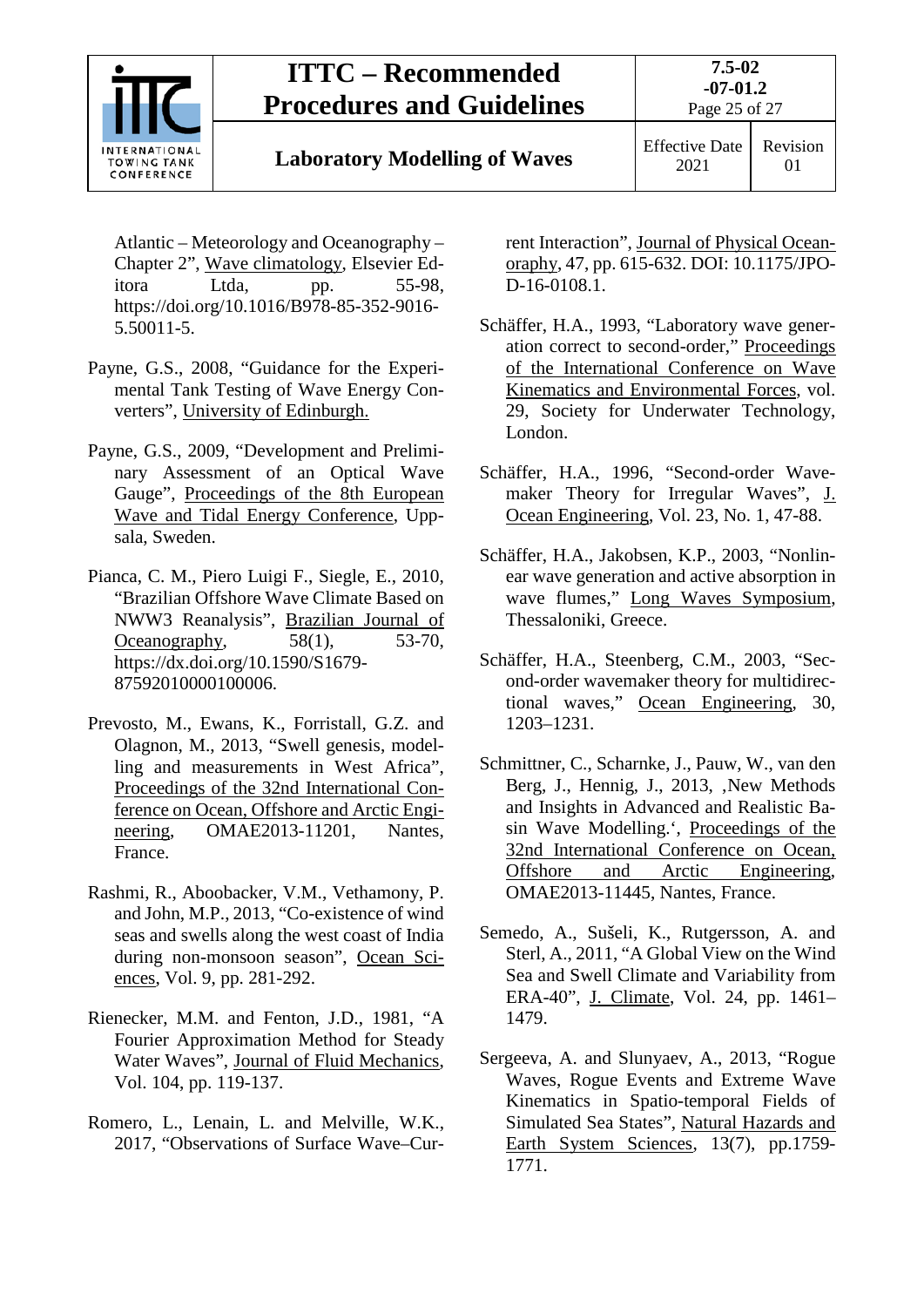

# **Laboratory Modelling of Waves** Effective Date

2021 Revision 01

- Shu, F., Cai F., He J., Chen Z., Liao K., 2012, "Wave Spectrum Analysis of Guangdong Yangxi Offshore Area", Journal of Oceanography in Taiwan Strait, 31(4): 557-564. ( In Chinese)
- Spyrou, K. J., 2001, "The Nonlinear Dynamics of Ships in Broaching", The Annals of Marie Curie Fellowship Association, Volume 1.
- Stansberg, C.T., 1993, "On Spectral Instabilities and Development of Nonlinearities in Propagating Deep-water Wave Trains", Proceedings of Coastal Engineering, pp. 658-671.
- Stansberg, C.T., 1998, "Modeling and Analysis of Multidirectional Waves: Statistical Variability and Directional Resolution", Proceedings of the Real Sea Conference, KRISO (KR), pp. 22-39.
- Stansberg, C.T., 2001, "Random Waves in the Laboratory – What is Expected for the Extremes", Proceeding of the Rogue Waves conference 2000, IFREMER (FR), pp. 289- 301.
- Straub, L., Bowers, C., and Herbich, J., 2011," Laboratory Tests of Permeable Wave Absorbers", Coastal Engineering Proceedings, 1(6), 44. doi: https://doi.org/10.9753/icce.v6.44.
- Suh, K.D., Park, W.S. and Park, B.S., 2001, "Separation of Incident and Reflected Waves in Wave-current Flumes", Coastal Engineering, 43, pp. 149-159.Tayfun, M. A., 1980, "Narrow-band Nonlinear Sea Waves", Journal of Geophysical Research-Oceans, Vol. 85, pp. 1548-1552.
- Sulisz, W., Hudspeth, R., 1993, "Complete second-order solution for water waves generated in wave flumes. Journal of Fluids and Structures, 7, 253–268.
- Tayfun, M. A. and Fedele, F., 2007, "Waveheight Distributions and Nonlinear Effects", Ocean Engineering, Vol. 34, pp. 1631-1649.
- Toffoli, A., Babanin, A., Bitner-Gregersen, E., Magnusson, A.K., Monbaliu, J., Portilla, J., Dumon, G. and Onorato, M., 2005, "On the Shape of Nonlinear Wave Trains", Proceeding of the Fifth International Symposium on Ocean Waves Measurements and Analysis.
- Toffoli, A., Gramstad, O., Trulsen, K., Monbaliu, J., Bitner-Gregersen, E. and Onorato, M., 2010, "Evolution of Weakly Nonlinear Random Directional Waves: Laboratory Experiments and Numerical Simulations", Journal of Fluid Mechanics, 664, pp.313- 336.
- Toffoli, A., Bitner-Gregersen, E., 2011, "Extreme and Rogue Waves in Directional Wave Fields", The Open Ocean Engineering Journal, 4, 24-33.
- Toffoli, A., Ducrozet, G., Waseda, T., Onorato, M., Abdolahpour, M., Nelli, F., 2019, "Ocean Currents Trigger Rogue Waves", In Proceedings of the Twenty-ninth International Ocean and Polar Engineering Conference, Honolulu, Hawaii, USA.
- Torsethaugen, K., 1993, "A Two Peak Wave Spectrum Model", Proceedings of the 12<sup>th</sup> International Conference on Ocean, Offshore and Arctic Engineering, Vol. II, 175- 180.
- Tulin, M. P. & Waseda, T., 1999, "Laboratory Observation of Wave Group Evolution, including Breaking Effects", J. Fluid Mechanics, Vol. 378, pp. 197-232.